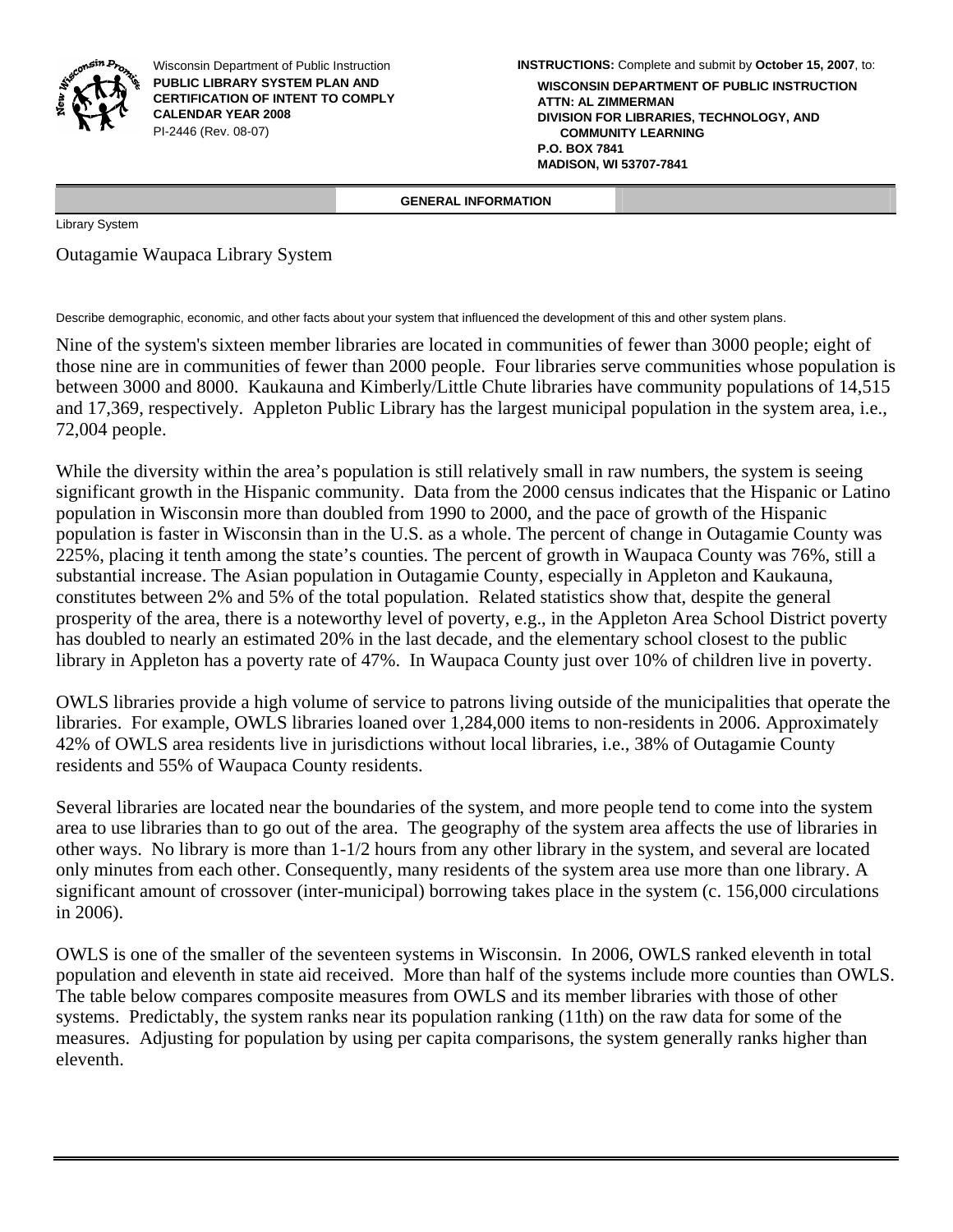|                                              | <b>Comparison of Selected Composite Measures from 2006 Wisconsin Library Service Record</b><br><b>OWLS</b> |                |                   |                         | <b>Statewide</b> |
|----------------------------------------------|------------------------------------------------------------------------------------------------------------|----------------|-------------------|-------------------------|------------------|
| <b>Measure</b>                               | <b>Raw Data</b>                                                                                            | <b>Rank</b>    | <b>Per Capita</b> | Rank                    | Per Capita       |
| <b>Total Service Population</b>              | 236,398                                                                                                    | 11             |                   |                         |                  |
| Square Footage of Library Space              | 198,410                                                                                                    | 12             | 0.84              | 13                      | 0.87             |
|                                              |                                                                                                            |                |                   |                         |                  |
| Annual Hours Open                            | 42,276                                                                                                     | 12             | 0.18              | 11                      | 0.19             |
| Book & Serial Volumes Added                  | 59,131                                                                                                     | 11             | 0.25              | $\overline{12}$         | 0.26             |
| Book & Serial Titles Added                   | 35,935                                                                                                     | 12             | 0.15              | 12                      | 0.19             |
| Book & Serial Volumes Owned                  | 825,076                                                                                                    | 11             | 3.49              | 10                      | 3.59             |
| Audio Materials (per 1,000 pop.)             | 50,683                                                                                                     | 9              | 214.40            | 8                       | 218.05           |
| Video Materials (per 1,000 pop.)             | 68,163                                                                                                     | 8              | 288.34            | 6                       | 262.55           |
| Circulation                                  | 2,780,829                                                                                                  | 8              | 11.76             | 6                       | 10.61            |
| <b>Interlibrary Items Loaned</b>             | 329,509                                                                                                    | 6              | 1.39              | $\overline{4}$          | 1.14             |
| <b>Interlibrary Items Borrowed</b>           | 301,545                                                                                                    | 6              | 1.28              | $\overline{4}$          | 1.13             |
| <b>Reference Transactions</b>                | 237,413                                                                                                    | 5              | 1.00              | $\overline{5}$          | 0.83             |
| <b>Library Visits</b>                        | 1,408,927                                                                                                  | 10             | 5.96              | 6                       | 5.84             |
| <b>Library Programs</b>                      | 3,498                                                                                                      | 8              | .015              | $\overline{\mathbf{4}}$ | .012             |
| Library Program Attendance                   | 93,088                                                                                                     | 8              | 0.39              | $\mathbf{1}$            | 0.30             |
|                                              |                                                                                                            |                |                   |                         |                  |
| Public Use Computers (per 1,000 pop.)        | 187                                                                                                        | 14             | 0.79              | 16                      | 0.96             |
| Public Internet PCs (per 1,000 pop.)         | 145                                                                                                        | 13             | 0.61              | 17                      | 0.78             |
|                                              |                                                                                                            |                |                   |                         |                  |
| <b>Total Non-Resident Circulation</b>        | 1,284,433                                                                                                  | 6              | 5.43              | $\overline{c}$          | 3.57             |
| County N-R Circ. - Patrons with Libraries    | 144,136                                                                                                    | 9              | .61               | $\overline{8}$          | .86              |
| County N-R Circ. - Patrons without Libs.     | 815,652                                                                                                    | 6              | 3.45              | 3                       | 2.10             |
| <b>Total County Non-Resident Circulation</b> | 959,788                                                                                                    | $\overline{7}$ | 4.06              | $\overline{3}$          | 2.96             |
| Adjacent Intersystem N-R Circ. - with Libs.  | 106,561                                                                                                    | $\overline{2}$ | .45               | 1                       | .10              |
| Adjacent Intersystem N-R Circ. - w/o Libs.   | 157,309                                                                                                    | $\mathbf{1}$   | .67               | $\mathbf{1}$            | .16              |
| Intersystem Non-Resident Circulation         | 277,746                                                                                                    | $\overline{1}$ | 1.17              | $\overline{1}$          | 0.31             |
|                                              |                                                                                                            |                |                   |                         |                  |
| Staff FTE - MLS Librarians (per 1,000 pop.)  | 26.14                                                                                                      | 9              | 0.11              | 9                       | 0.12             |
| Total Staff FTE (per 1,000 pop.)             | 138.93                                                                                                     | 10             | 0.59              | 8                       | 0.57             |
|                                              |                                                                                                            |                |                   |                         |                  |
| <b>Total Library Income (All Sources)</b>    | \$9,640,935                                                                                                | 11             | \$40.78           | 9                       | \$40.92          |
| <b>Personnel Expenditures</b>                | \$6,358,233                                                                                                | 10             | \$26.90           | 8                       | \$26.45          |
| Materials Expenditures - Total               | \$1,041,125                                                                                                | 10             | \$4.40            | 8                       | \$4.44           |
| <b>Total Operating Expenditures</b>          | \$9,173,712                                                                                                | 10             | \$38.81           | 8                       | \$37.43          |
| <b>Average Resident Support</b>              |                                                                                                            |                | \$43.82           | $\overline{2}$          | \$37.34          |
| <b>Average Resident Tax Rate</b>             | 0.838                                                                                                      | 5              |                   |                         | 0.547            |
| <b>Average Non-Resident Support</b>          |                                                                                                            |                | \$17.55           | 12                      | \$21.27          |
| Average Non-Resident Tax Rate                | 0.226                                                                                                      | 10             |                   |                         | 0.236            |
| <b>Overall Average Support</b>               |                                                                                                            |                | \$32.75           | 9                       | \$33.07          |
| Overall Average Tax Rate                     | 0.520                                                                                                      | $\overline{7}$ |                   |                         | 0.446            |
|                                              |                                                                                                            |                |                   |                         |                  |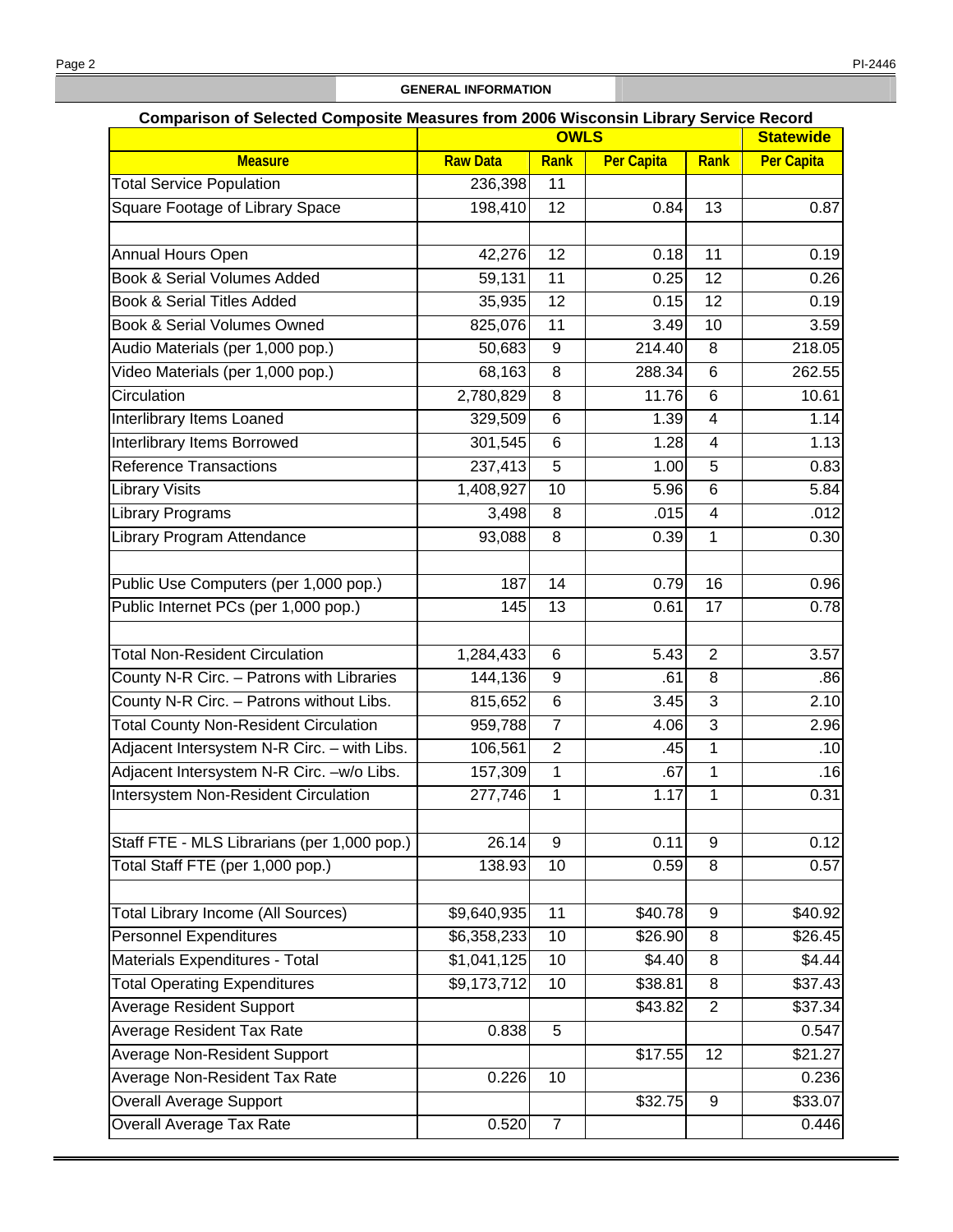Several of the measures are striking, particularly those related to the use of system libraries by non-residents. On a per capita basis, OWLS libraries lend more items to non-residents than do libraries in all but one other system, and circulation to county residents living outside of communities with libraries is third highest in the state. OWLS libraries provide significantly more service to residents of other systems than libraries in any other system. In fact, OWLS libraries provide 16% of all the intersystem non-resident circulation in the state.

OWLS libraries circulate a high number of items, ranking sixth in the number of items circulated per capita. OWLS ranked fifth in the number of reference transactions per capita. The libraries continue to engage in high levels of resource sharing; the number of items loaned to and borrowed from other libraries is among the highest in the state. It is also clear that OWLS libraries experience a high volume of traffic, i.e., they have lots of people coming through their doors. The number of visits per capita is sixth highest among systems in the state, and the number of programs attended per capita is first.

Most other collection-related rankings were similar to 2005, with the exception that audio titles owned per 1,000 population increased from 11th to 8th, and video titles owned per 1,000 population increased from 8th to 6th. It is also striking that OWLS libraries continue to rank very low in the number of public computers (16th per capita) and the number public computers connected to the Internet (17th per capita).

It is interesting to note that while OWLS ranks ninth in total income per capita and eighth in total operating expenditures per capita, OWLS ranks second in per capita support by residents of municipalities with libraries and twelfth in non-resident support. Clearly, residents of the library communities are paying a larger share of the cost of library service and are subsidizing the use of their libraries by non-residents. The disparity in per capita funding support between residents and non-residents (\$26.27) is the 3rd largest in the state, and the average difference in per capita funding between residents and non-residents is \$16.07.

## Describe significant needs and problems that influenced the development of this and other system plans.

The development of OWLS 2004 plan involved a comprehensive planning process. The Board discussed a number of significant planning issues (e.g., staffing, system reconfiguration, statement of philosophy) and a variety of input was sought from member libraries. As a result, the 2004 plan identified a number of priorities for the system:

- Exploring migration to a new integrated library system
- Expanding the capacity of the delivery service as feasible
- Addressing county and intersystem service inequities
- Implementing a new table of organization
- Developing some basic marketing tools
- Examining non-mandated services, i.e., printing/graphics and youth services

The 2005 through 2007 plans built upon these priorities, and significant progress has been made toward addressing them. While the actions taken during the past three years to address these priorities have shaped the 2008 plan, the 2008 plan has also been shaped by technology planning that occurred during 2007. In June, OWLS adopted a technology plan, *OWLS Technology and Resource Sharing Plan: 2007-2010*, and in July an *OWLSnet Plan: 2007-2010* was adopted. A number of 2008 issues and priorities are described below.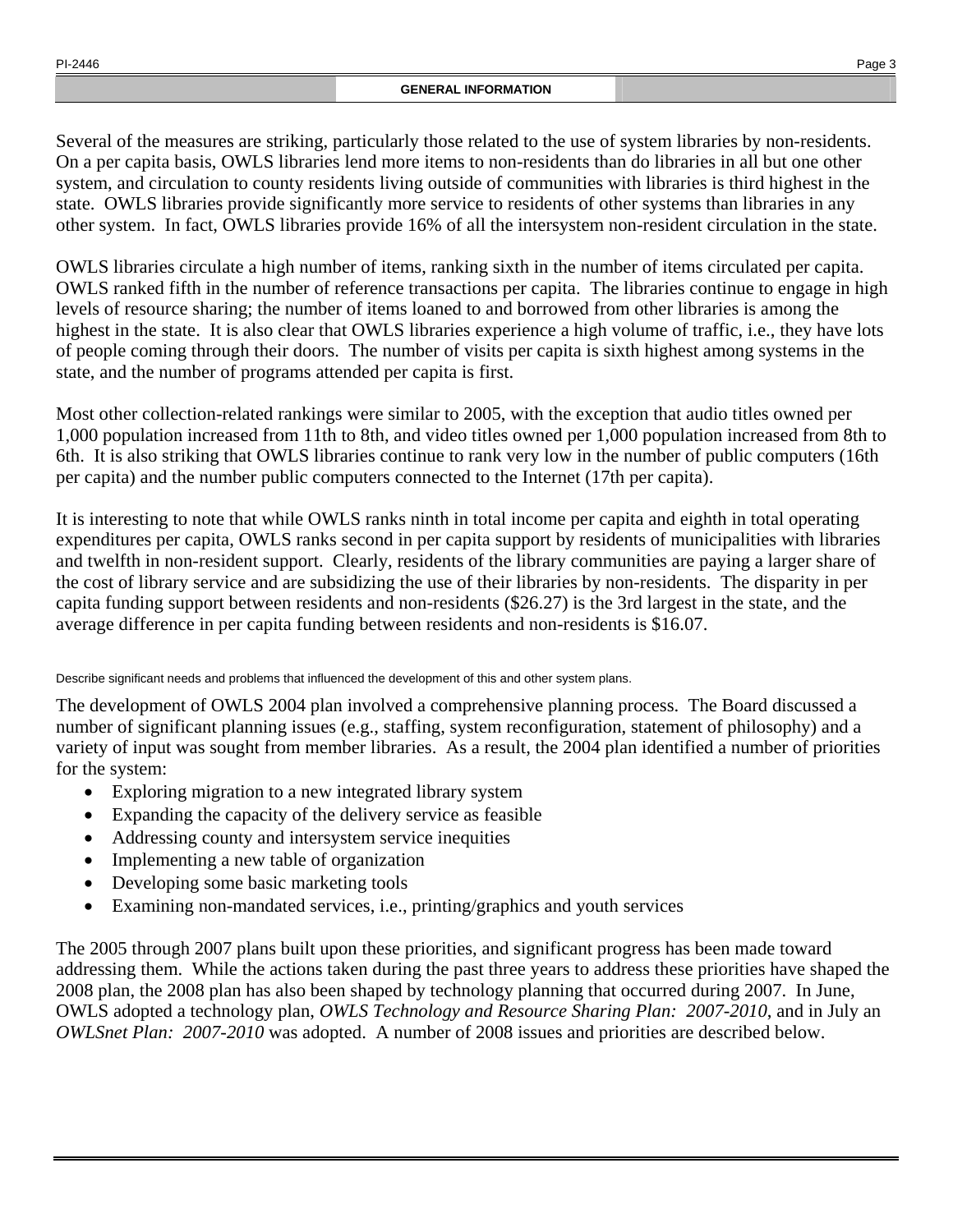# Technology Services

The recently adopted *OWLS Technology and Resource Sharing Plan: 2007-2010* and *OWLSnet Plan: 2007- 2010* contain extensive detail regarding technology service goals, objectives, and activities. The priorities contained in these plans are summarized below:

 **GENERAL INFORMATION** 

- Supporting member library use of technology including providing training to library staff, supporting library PCs, assisting libraries with the development of electronic content, and implementing new services requested by member libraries when feasible.
- Developing and enhancing technology-based services and resources including enhancing InfoSoup to make it more helpful for library patrons, continuing to enhance functions of the Millennium integrated library system, and continuing to provide and evaluate subscription-based electronic resources for libraries and patrons.
- Maintaining the OWLSnet network infrastructure by securing adequate wide area network and Internet bandwidth to meet library needs, maintaining and updating network equipment, and implementing appropriate security measures.
- Optimizing the governance and operation of OWLSnet by codifying membership requirements, policies, and procedures, orienting new library directors regarding the responsibilities of membership, and improving the effectiveness of meetings. It is also a priority for the System to encourage the standardization of policies, procedures, and practices among network libraries.

# Resource Sharing and Delivery

It is a priority for OWLS to continue monitoring the impact of resource sharing on member libraries and to make recommendations for addressing significant issues. This priority also includes working with NFLS to make sure that libraries have adequate access to materials owned by libraries outside of OWLSnet.

OWLSnet has continued to experience explosive growth in the volume of resource sharing. This year the number of items traveling among the libraries in the shared automation network will exceed 645,000, up from 512,851 items in 2006. While this increase is largely the result of the popularity of InfoSoup, the rapidly increasing delivery volume has increased the staff time needed for handling materials at the systems and at member libraries.



\*Estimate based on January through August activity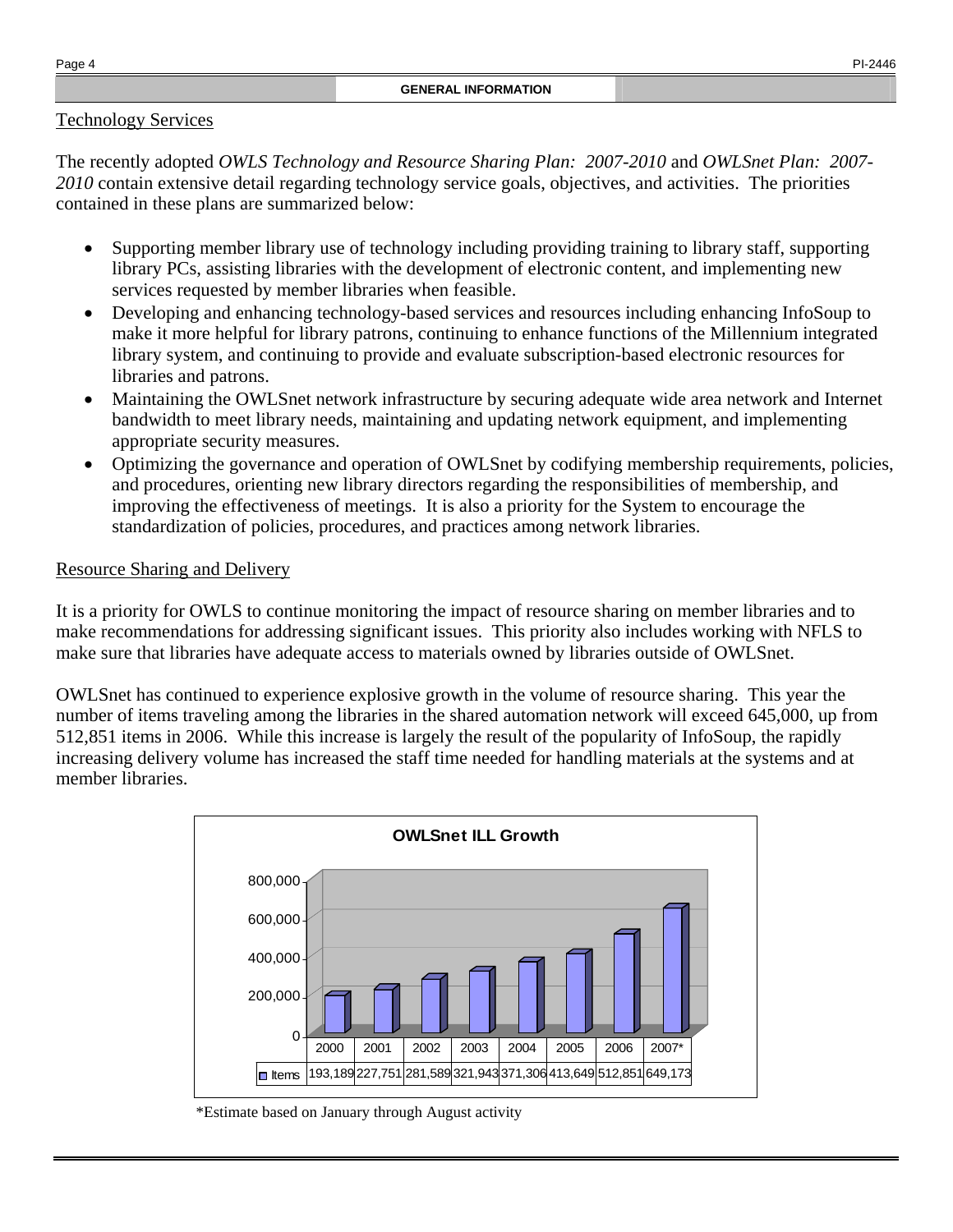# Funding Inequities

Addressing county and intersystem funding inequities will continue to be a priority for OWLS in 2008. This task is a difficult one for two reasons. First, OWLS libraries provide a high volume of service to non-residents. Second, OWLS libraries circulate more items to people living outside of the system area than do the libraries in most other systems. It is difficult to address equity issues with jurisdictions outside of the system, especially counties operating consolidated public libraries. Counties with consolidated public libraries are not required to compensate municipal libraries in adjacent counties even if a library is located in a municipality that lies partly in the county with the consolidated public library.

Outagamie and Waupaca Counties have paid significantly less for library service than have the municipalities operating the libraries. New county plans were adopted by both counties in 2004. The plans include the goal of working toward reimbursing municipal libraries at 100% of their costs. However, it has been difficult for the counties to make progress at moving toward 100% funding. Rapidly increasing county use at a time of tight county budgets has resulted in lower than desired funding percentages. 2008 funding levels in Outagamie and Waupaca Counties will be at 79.0% and 83.0%, respectively, of their county funding formulas.

Good progress has been made toward addressing intersystem equity concerns. In late 2004, OWLS renegotiated its intersystem on-site borrowing agreement with the Nicolet Federated Library System (NFLS). Beginning in 2005, NFLS started paying OWLS for the imbalance in service that occurs between the two systems, primarily as a result of the Marion and Clintonville libraries providing high levels of service to Shawano County residents. Calumet County continues to do a commendable job of compensating OWLS libraries for providing service to residents of the County under the intersystem agreement between OWLS and the Manitowoc Calumet Library System. In 2007, Calumet County funding reached 70% of OWLS libraries' costs for providing this service. OWLS libraries and libraries in neighboring systems have elected not to implement the provisions of Act 420. There is an agreement among all of the parties that equity is better addressed by current intersystem agreements than it would be by implementing Act 420. OWLS will continue to monitor this situation and work with member libraries and adjacent library systems to determine the most effective methods for achieving equity in library services between systems, counties, and libraries.

## Financial Position

The system's financial position has remained healthy. This is largely because state aid funding has become a decreasing portion of OWLS operating budget. In 2008, nearly half of OWLS operating budget will come from fees paid for services by libraries. State aid is anticipated to comprise only about 40% of the operating budget. The remaining income is from fees for services, contracts, grants, and interest earnings.

Because OWLS budget is so dependent upon fees for services, the ability to continue providing current services will be threatened if local budget cuts affect the ability of member libraries to pay their fees. It is likely that municipalities will remain under a state-imposed tax freeze so local library funding is not expected to grow in 2008. However, it's not likely that local libraries will be unable to pay fees for OWLS services.

Because OWLS financial position is healthy, no major reductions in services are planned for 2008. The emphasis will be on continuing to offer a strong program of services to member libraries as efficiently and effectively as possible. The system will continue to look for ways to streamline service delivery and reduce costs, and, of course, it will continue to monitor conditions and be prepared to respond rapidly should changes be necessary.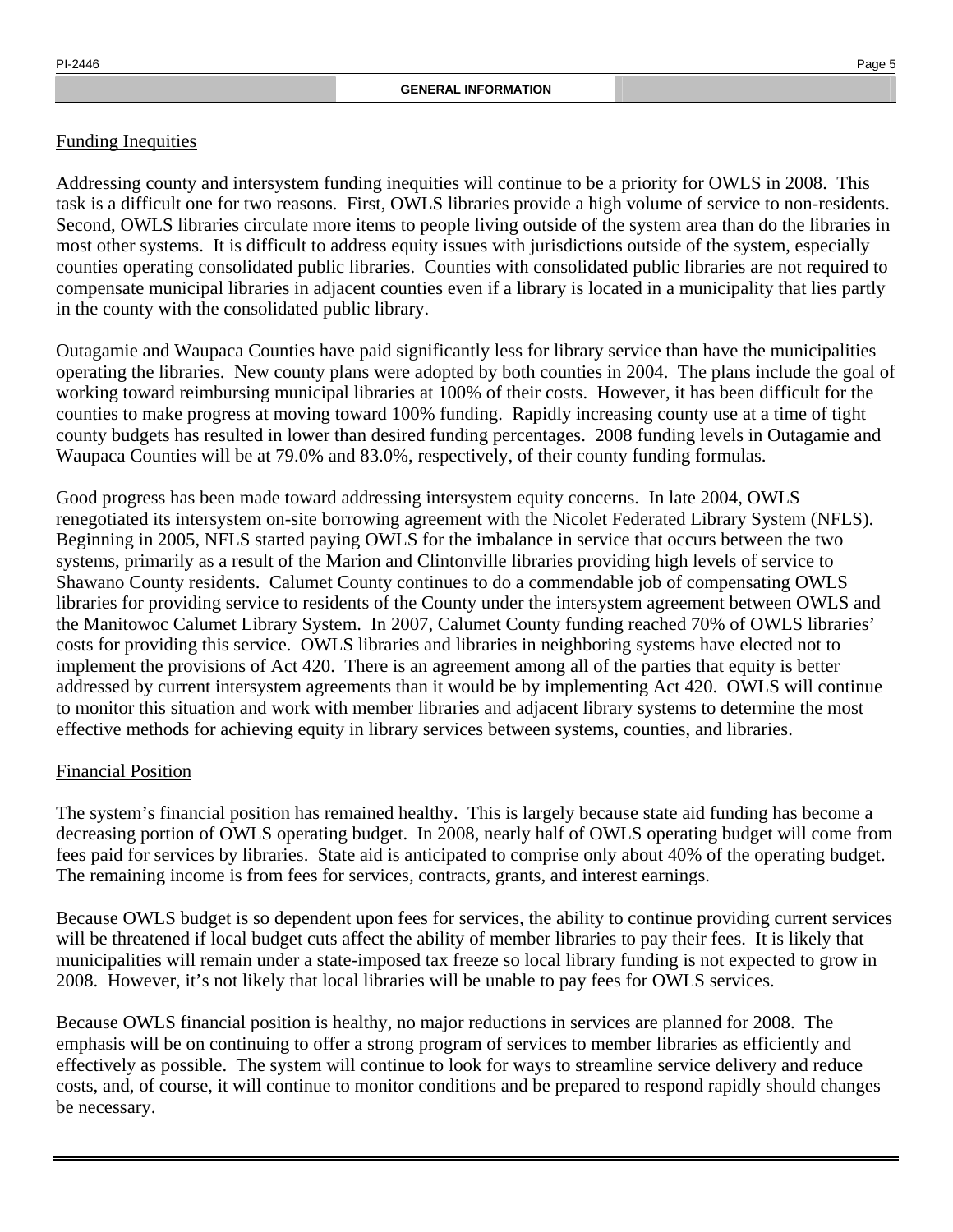### **GENERAL INFORMATION**

Describe the planning environment and process under which this and other system plans were developed. (List additional system planning documents with the period covered and attach any planning documents which have not previously been provided to the division.)

This year's plan reflects input from a variety of sources. The OWLS professional staff met throughout the year to discuss issues important to the future of the system. Also, a small group that provides computer support met on a weekly schedule. OWLS professional staff met individually with staff from Appleton Public Library, Nicolet Federated Library System, and member libraries on many occasions. OWLS Director met with his counterparts at Appleton Public Library and NFLS.

OWLS conducted two meetings with member library directors in 2007 (March 30 and August 23). A significant part of each meeting was devoted specifically to discussing issues facing the system and its libraries in 2007, 2008 and beyond. In addition, a formal survey of member library directors about OWLS services and local library issues was conducted in August. Five Brown Bag Lunch Meetings were held to give OWLS children's librarians an opportunity to share with each other and with system representatives. One or two Webmeisters Meetings are held each year to give those responsible for maintaining member library web sites a chance to discuss web issues. Input from the directors, children's librarians, and webmeisters were considered in the development of the plan.

The Administrative Advisory Committee of OWLSnet met six times during the year. The circulation users group and technical service users group also met on several occasions during the year. Representatives from five OWLSnet libraries and both systems participated in the OWLSnet planning process. Five committee meetings were held, and the proposed plan was discussed at an AAC meeting and approved by the OWLS Board. During June, OWLS developed and adopted its *Technology and Resource Sharing Plan: 2007–2010*. This plan and the OWLSnet plan have informed the library system plan.

OWLS staff members continued to be active in the activities of the Fox Valley Library Council, Inc., which has enabled OWLS and FVLC to integrate the other organization's objectives into their respective plans.

The OWLS Board met monthly, holding a number of discussions and taking a variety of actions that contributed to the development of this plan.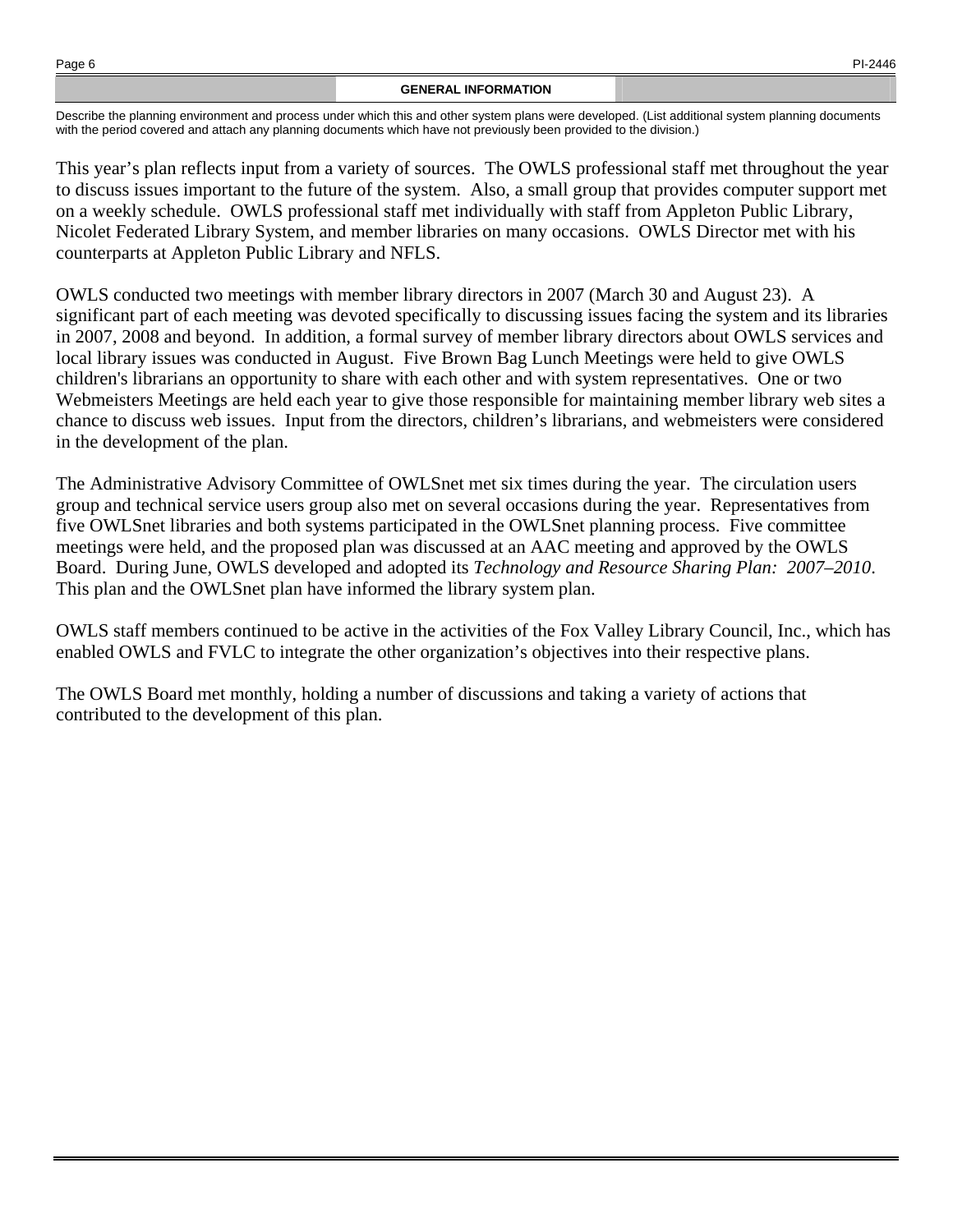|             | <b>ASSURANCES</b>                                                                                                                                                                                                                                                                                                                                                                                                                                                      |
|-------------|------------------------------------------------------------------------------------------------------------------------------------------------------------------------------------------------------------------------------------------------------------------------------------------------------------------------------------------------------------------------------------------------------------------------------------------------------------------------|
|             | The following plan and compliance document provides assurance that your public library system intends to comply with all statutory requirements for<br>public library systems for calendar year 2008. Indicate, with a check, your system's intent to comply with each system requirement and provide the<br>requested information under each system requirement.                                                                                                      |
|             | S.43.24(2) For a public library system to qualify for and maintain its eligibility for state aid under this section it shall ensure that all of the<br>following are provided:                                                                                                                                                                                                                                                                                         |
|             | <b>Membership Agreements</b>                                                                                                                                                                                                                                                                                                                                                                                                                                           |
| $\boxtimes$ | (a) Written agreements to provide, to any resident of the system area, the same library services, on the same terms, that are provided to the<br>residents of the municipality or county that established the member library, except for the group programming preference authorized under s.<br>43.15 (4) (c) 4., and to provide for the interlibrary loan of materials among all participating public libraries, as evidenced by agreements with<br>those libraries. |
| $\boxtimes$ | A copy of the agreement with a list of all members signing it will be provided to the division by January 15.                                                                                                                                                                                                                                                                                                                                                          |
|             | <b>Resource Library Agreement</b>                                                                                                                                                                                                                                                                                                                                                                                                                                      |
| $\boxtimes$ | (b) Backup reference, information and interlibrary loan services from the system resource library, including the development of and access to<br>specialized collections, as evidenced by a written agreement with that library.                                                                                                                                                                                                                                       |
| $\boxtimes$ | A signed copy of the resource library agreement will be provided to the division by January 15.                                                                                                                                                                                                                                                                                                                                                                        |
|             | Reference Referral and Interlibrary Loan                                                                                                                                                                                                                                                                                                                                                                                                                               |

S.43.24(2)(d) Referral or routing of reference and interlibrary loan requests from libraries within the system to libraries within and outside the  $\boxtimes$ system.

List ongoing activities related to this requirement.

OWLS will continue to maintain a shared database of member library bibliographic records and holdings. The majority of all interlibrary loan transactions occur between libraries using the OWLSnet shared automation system.

OWLS will continue to compensate significant ILL net lenders.

OWLS, in cooperation with Nicolet Federated Library System, will continue to provide OWLSnet members with access to electronic resources including Opposing Viewpoints, Biography Resource Center, Literature Resource Center, Ancestry Library Edition, Heritage Quest, WorldCat, and BadgerCat.

OWLS, with support from Appleton Public Library, will continue to provide OWLS member libraries with a subscription to the full-text version of the Appleton Post Crescent, which is available from NewsBank.

OWLS will continue to provide its member libraries with access to Learning Express Library.

OWLS and NFLS will continue to monitor and make recommendations for addressing any resource sharing inequities that may emerge between systems and libraries (e.g., changes in library automation system parameters, purchase of high demand materials, changes in fee structure).

OWLSnet holdings will continue to be included in Open WorldCat.

OWLS will continue to contract with Nicolet Federated Library System to serve as the interlibrary loan clearinghouse for all OWLS libraries.

OWLS and its member libraries will continue to participate in the Fox Valley Library Council (FVLC) in order to facilitate resource sharing with other types of libraries in the FVLC area.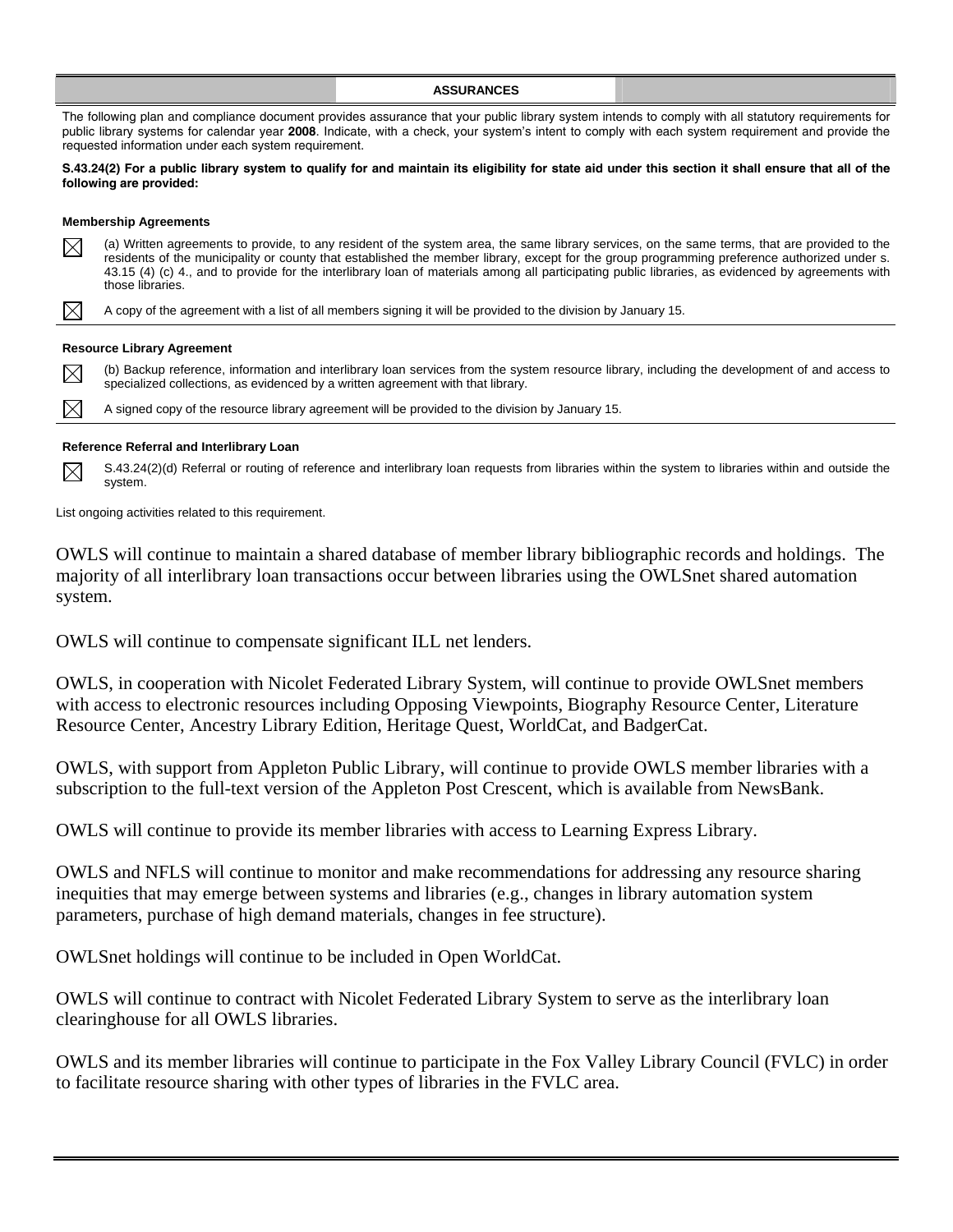Indicate new or priority activities relating to this requirement for the plan year.

OWLS and NFLS will work together to determine appropriate cost-sharing of costs associated with NFLS serving as the interlibrary loan clearinghouse for OWLS libraries.

## **Inservice Training**

 $\boxtimes$ S.43.24(2)(e) Inservice training for participating public library personnel and trustees.

List ongoing activities related to this requirement.

OWLS will offer an appropriate schedule of CE workshops and computer lab classes on topics of interest to librarians, staff, and trustees of member and area libraries.

OWLS will continue to pursue collaborations with other organizations, particularly neighboring library systems, to provide continuing education workshops.

OWLS will continue to provide group training, individual training, or consultation to staff of member libraries in the effective use of electronic information resources, computers, software, and other new technologies.

OWLS will continue to provide information to its member libraries about additional sources for continuing education and training.

OWLS will continue to provide scholarships for librarians, staff, and trustees to attend workshops and conferences, including one or two national conference scholarships.

OWLS will continue to cooperate with Winnefox Library System to produce a quarterly educational newsletter for library trustees.

OWLS will continue to maintain a calendar of CE events and training sessions on the web.

OWLS will continue to validate and maintain librarian certification records.

OWLS will continue using OPAL (Online Programming for All Libraries) to host online meetings and provide online training to member libraries.

OWLS will collaborate with South Central Library System and Winnefox Library System to make the first semester of Project Play available to the staff of member libraries in all three systems.

Indicate new or priority activities relating to this requirement for the plan year.

OWLS will collaborate with South Central Library System and Winnefox Library System to make the second semester of Project Play available to the staff of member libraries in all three systems.

OWLS will begin producing brief online tutorials to instruct member library staff in using online and computer resources.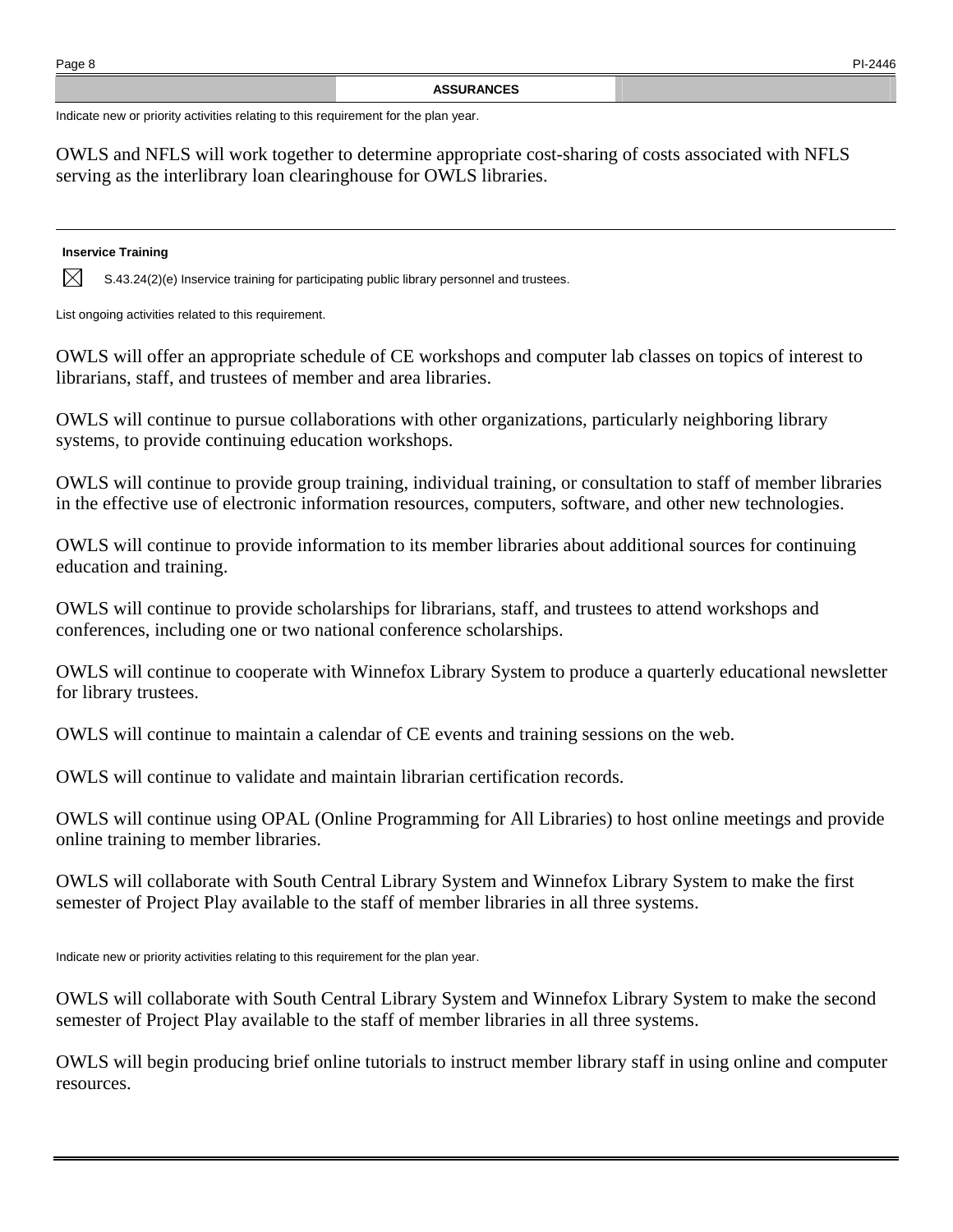#### **Delivery and Communication**

S. 43.24 (2)(fm) Electronic delivery of information and physical delivery of library materials to participating libraries.  $\boxtimes$ 

List ongoing activities related to this requirement.

OWLS will continue to contract with Waltco, Inc. to provide five-day-a-week delivery service to all member libraries.

OWLS will continue to participate in the statewide delivery service provided by the South Central Library System.

OWLS and Nicolet Federated Library System will continue to contract with Waltco for five-day-a-week delivery between Appleton and Green Bay.

OWLS will continue to provide email accounts and support to staff of all member libraries.

OWLS will continue to utilize email and web postings as its primary methods for rapidly disseminating information to member libraries. In addition to traditional email messages, OWLS will regularly send html email newsletters (e.g., Carpe Hootem) to selected groups of librarians and will post information on web sites in blog format when appropriate.

OWLS will continue to rely on OWLSweb.info and OWLSnet.info, the system web sites, to provide a rich variety of relevant content and links helpful to library staff and trustees.

OWLS will continue to provide extensive web hosting services to facilitate the electronic delivery of information from member libraries to their constituents.

OWLS will continue to use online calendar software to share information about continuing education, training opportunities, and staff activities. In addition, OWLS will continue to provide calendar software to OWLS and NFLS libraries for them to use to disseminate information to their staffs and publics.

OWLS staff will continue assisting member libraries with posting electronic content contained in local databases on their web sites.

Indicate new or priority activities relating to this requirement for the plan year.

OWLS will continue to monitor delivery volume and plan any necessary adjustments or modifications to the delivery service. Delivery volume may eventually exceed OWLS ability to pay for delivery service, due to the rapidly increasing volume of interlibrary loan.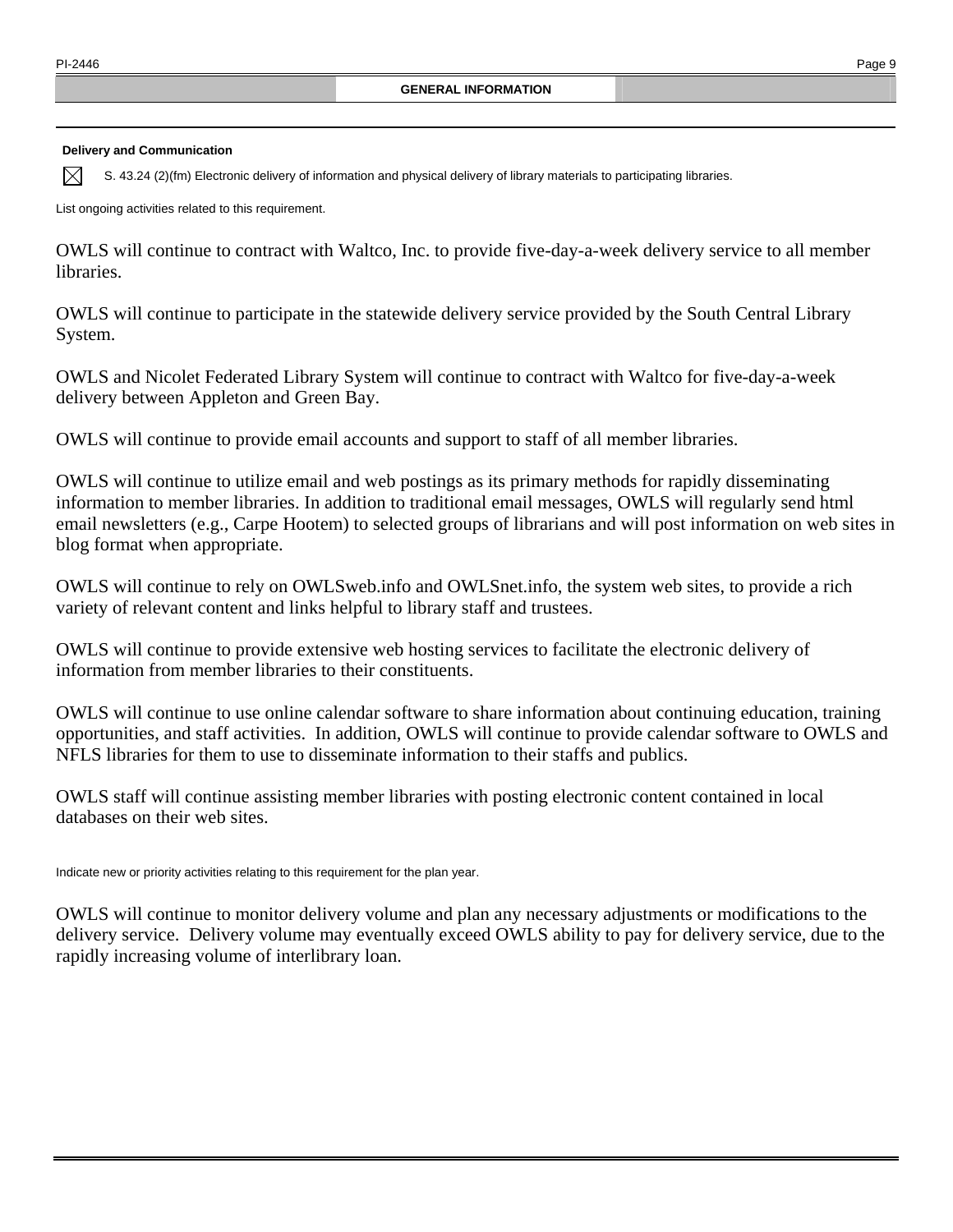$\boxtimes$  $\boxtimes$ 

#### **Service Agreements**

A copy of the agreement with adjacent systems with a list of all systems signing the agreement will be provided to the division by January 15.

## **Professional Consultation**

 $\boxtimes$ S. 43.24(2)(h) Professional consultant services to participating public libraries.

S.43.24(2)(g) Service agreements with all adjacent library systems

List ongoing activities related to this requirement.

OWLS will continue to provide professional consultant services in a variety of areas including public library administration and finance, library automation, technical services, computer selection and use, web site development, staff development, planning and evaluation, collection development, special needs, and legal issues.

OWLS will continue to provide consulting using a variety of methods: by visits to the member libraries, by meetings held with individuals at the system office, through email and telephone consultation, through interactive computer sessions, and through specially-developed resources on the system's web site, e.g., "Links for Libraries."

OWLS will continue to facilitate the sharing of professional information among system and member library staff by holding regular meetings of staff with similar interests, e.g., brown bag lunch meetings for children and young adult staff, webmeisters meetings, readers' advisory group meetings, directors meetings.

Indicate new or priority activities relating to this requirement for the plan year.

OWLS staff will assist member libraries in adding newer technologies to their web sites, e.g., blogs, wikis, podcasts, RSS feeds.

### **Services to Users With Special Needs**

 $\boxtimes$ S.43.24(2)(k) Promotion and facilitation of library service to users with special needs.

List ongoing activities related to this requirement.

OWLS will continue to actively support the work of the Fox Valley Literacy Coalition. The system will continue to support their work by providing grants and services such as free printing, use of mailing facilities, and web site maintenance training.

OWLS will continue to provide resources for library staff and trustees that promote understanding and awareness of the Latino community and culture, e.g., Latino Links for Librarians on OWLSweb.

OWLS Catalog Librarian, who is fluent in Spanish, will continue to offer special help to member libraries buying and promoting Spanish materials, as well as brochures in Spanish that promote library services in general.

OWLS will continue to provide its member libraries with access to Learning Express Library, including GED practice tests and a Spanish language interface to many tests.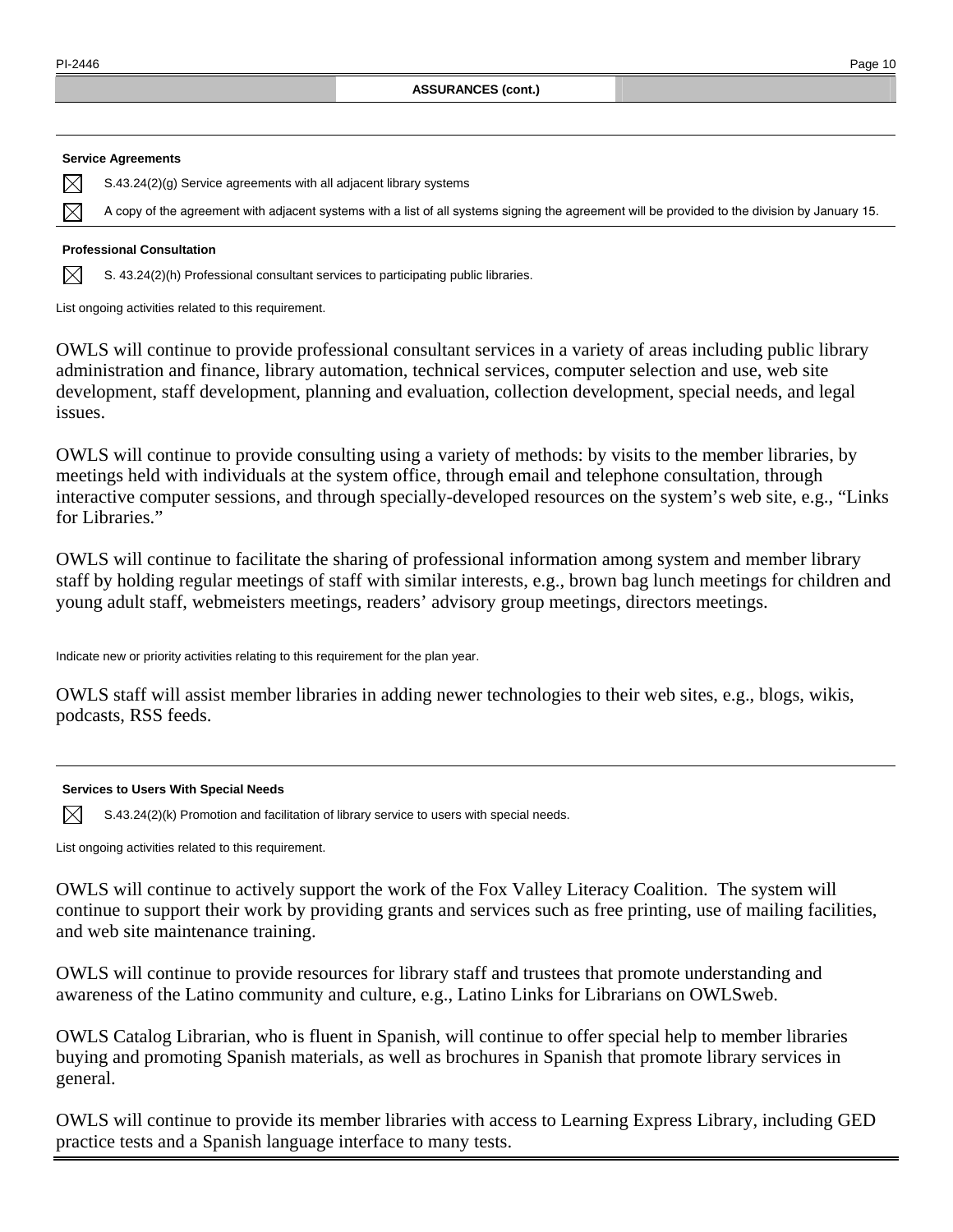OWLS will continue to support the Spanish language interface to InfoSoup.

Indicate new or priority activities relating to this requirement for the plan year.

OWLS, NFLS, collaborating libraries and agencies will implement an LSTA grant to provide assistance to non-English speakers in learning English and to assist English speakers in learning other languages.

OWLS and interested member libraries will plan and submit a 2009 LSTA grant for a project that serves persons with special needs.

#### **Other Types of Libraries**

|    | $\boxtimes$ S.43.24(2)(L) Cooperation and continuous planning with other types of libraries in the system area which results in agreements with those |
|----|-------------------------------------------------------------------------------------------------------------------------------------------------------|
|    | libraries for the appropriate sharing of library resources to benefit the clientele of all libraries in the system area.                              |
| ↖↗ | The evetem will have agreements with other types of libraries, or if the system participates in a cooperation agreement with a multitupe              |

ystem will have agreements with other types of libraries, or if the system pa  $\boxtimes$ organization to meet the purposes of this goal, there is established a clear link between the system and the individual members of the multitype organization. A copy of the agreement with a list of all signing libraries will be provided to the division by January 15.

 $\boxtimes$ Other types of libraries in the system area have had an opportunity to review and comment on the plan.

#### **Library Technology and Resource Sharing Plan**

S.43.24(2)(m) Planning with the division and with participating public libraries and other types of libraries in the area in regard to library  $\boxtimes$ technology and the sharing of resources. By January 1, 2000, and every fifth January 1 thereafter, the public library system shall submit to the division a written plan for library technology and the sharing of resources.

 $\boxtimes$ Member public libraries and other types of libraries in the system area have had an opportunity to review and comment on the plan.

A copy of the written plan, including any revisions and amendments, for library technology and resource sharing is attached to this document  $\boxtimes$ or is on file with the division.

#### **Other Service Programs**

S.43.24(2)(i) Any other service programs designed to meet the needs of participating public libraries and the residents of the system area, as determined by the public library system board after consultation with participating public libraries.

List each "other" service programs individually with ongoing activities and new or priority activities for the plan year under each program. For instance, if the system provides a bookmobile service program, list ongoing activities and new or priority activities for the bookmobile program. (Do not lump miscellaneous activities under a single "other" program.)

## **Youth Services**

List ongoing activities related to this requirement.

OWLS will continue to contract with the Waupaca Area Public Library for their Youth Librarian to serve as the system's Youth Services Liaison.

OWLS will continue to provide Children's Services News, a blog of news and information about children's services from the Youth Services Liaison.

OWLS will continue to facilitate the interaction of children's librarians at 5 or 6 brown bag lunch meetings each year.

OWLS will continue to provide supplementary materials in support of member library summer library programs.

OWLS will continue to offer grants for summer library program performers.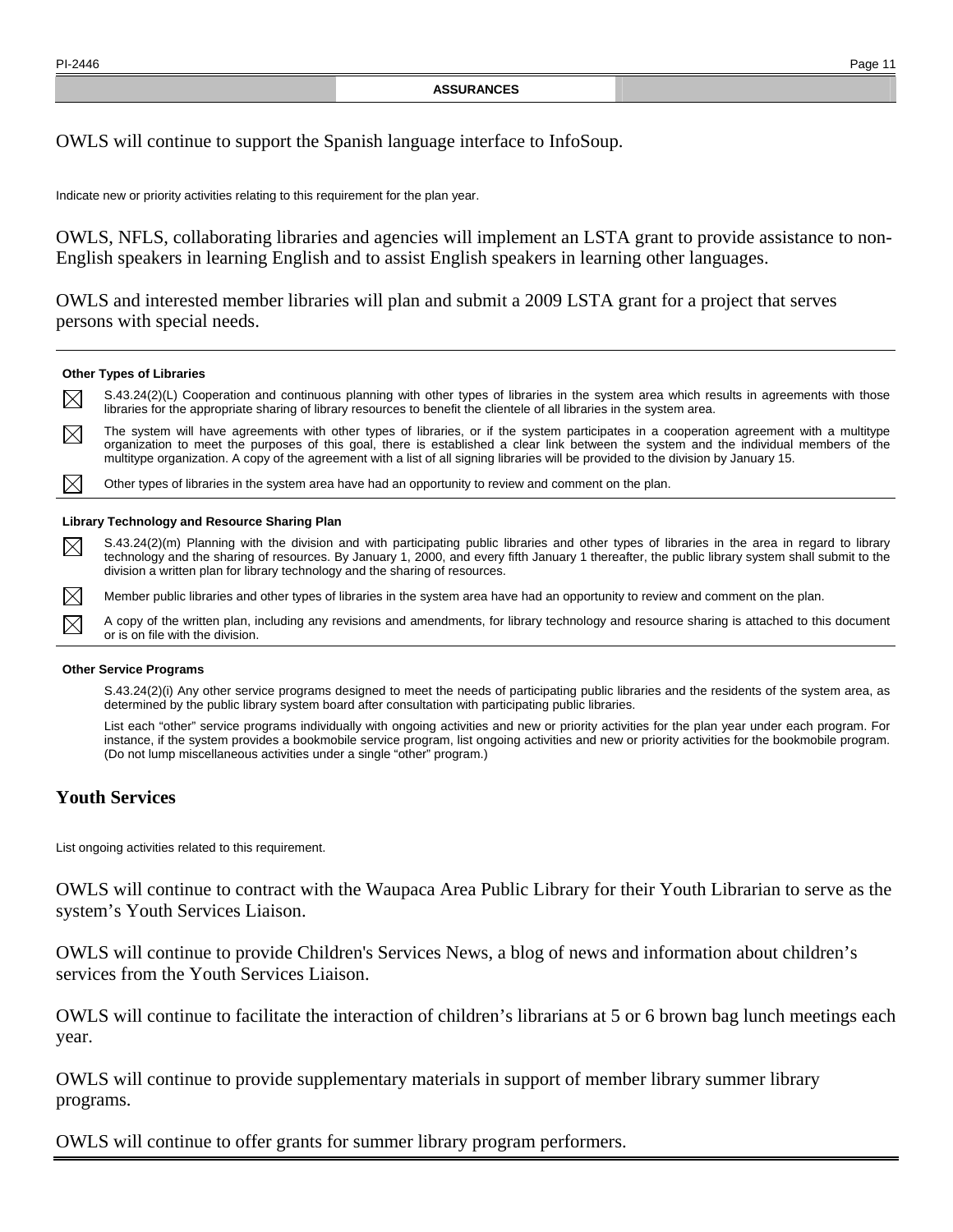OWLS will continue to develop and post a summer library program web site.

OWLS will continue to fund a collection of large-format picture books (Big Books) for the exclusive use of librarians in their children's programming.

Indicate new or priority activities relating to this requirement for the plan year.

OWLS will make gaming stations, including necessary hardware and software, available to member libraries for young adult and/or youth programming.

# **Public Information and Promotion**

List ongoing activities related to this requirement.

OWLS will continue to provide design and printing services for member libraries and system programs, including bookmarks, resource lists, brochures, signs, forms, and buttons. Member libraries will continue to receive these services for a nominal cost.

OWLS will seek to ensure that all the member libraries, especially those with new directors, are aware of the full range of services available to them in this program.

OWLS will continue to support the statewide library awareness campaign being conducted by the Wisconsin Library Association Foundation.

Indicate new or priority activities relating to this requirement for the plan year.

OWLS will hire a new staff member to replace the Graphic Arts Specialist who is retiring at the end of 2007.

OWLS will use this personnel transition to reassess the public information and promotion services that it provides to member libraries and will make appropriate changes in the service.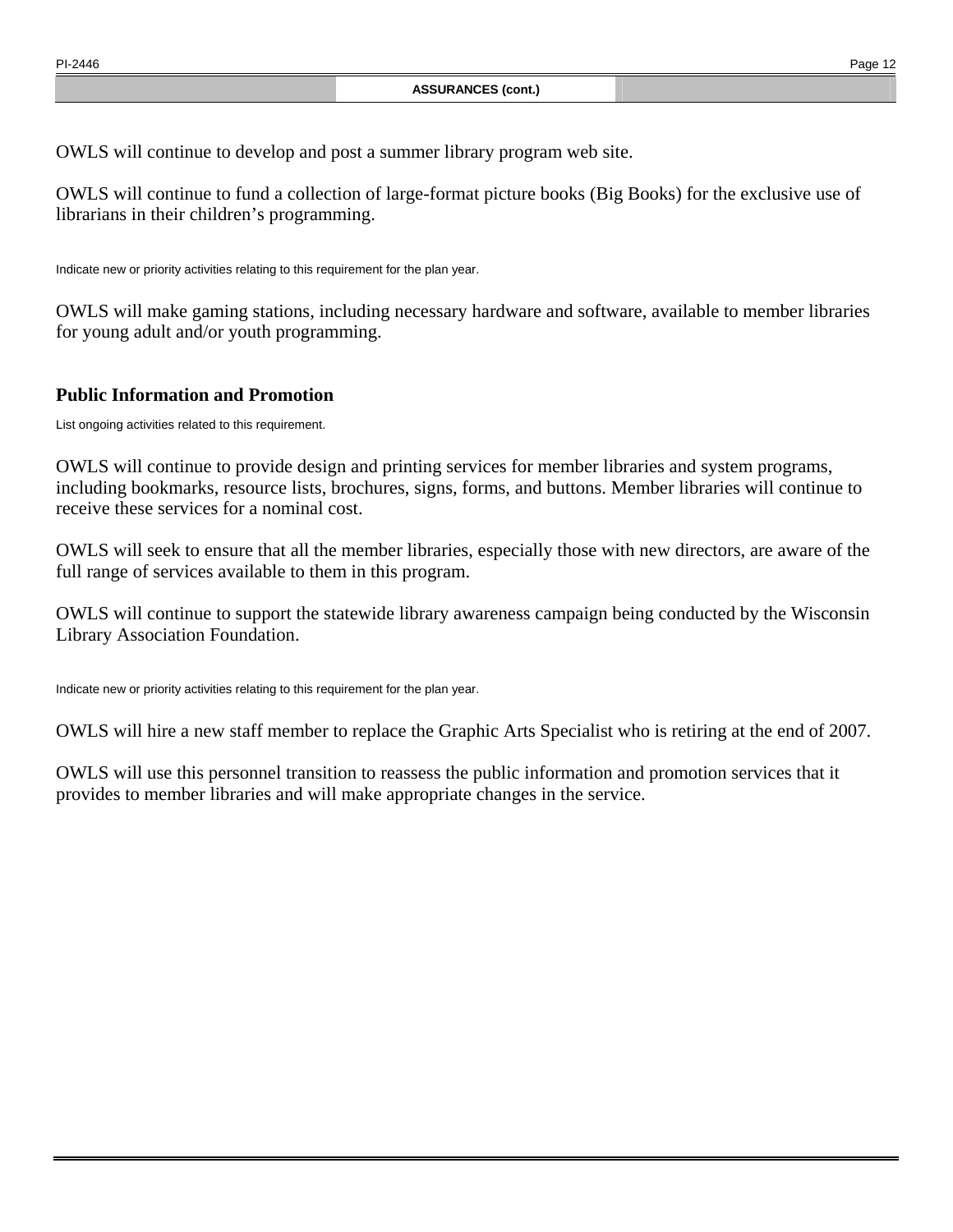#### **Administration**

 $\boxtimes$ The system will not expend more than 20 percent of the state aid projected to be received in the plan year for administration.

The 2007 system audit will be submitted to the division no later than October 15, 2008.

### **Budget**

 $\boxtimes$ 

 $\boxtimes$ 

A copy of your public library system budget by service program category and fund source for the plan year (see attached guidelines) is attached.

#### **CERTIFICATION**

**WE, THE UNDERSIGNED, HEREBY CERTIFY** that to the best of our knowledge, the information provided in this document and any attachments is true and correct, and that the system will be in full compliance with s. 43.24(2)(a) through s. 43.24(2)(m) of the Wisconsin Statutes for the year **2008**.

| <b>System Director Signature</b>                            |                                                           | Date Signed |
|-------------------------------------------------------------|-----------------------------------------------------------|-------------|
| ➤                                                           |                                                           |             |
| <b>System Board President Signature</b>                     |                                                           | Date Signed |
| ≻                                                           |                                                           |             |
|                                                             | <b>FOR DPI USE</b><br><b>LIBRARY SYSTEM PLAN APPROVAL</b> |             |
| Pursuant to Wis. Statutes, the plan contained<br>herein is: | <b>DLTCL Assistant Superintendent Signature</b>           | Date Signed |
| Approved                                                    |                                                           |             |
| Provisionally Approved See Comments.                        |                                                           |             |
| Not Approved See Comments.                                  |                                                           |             |

**Comments**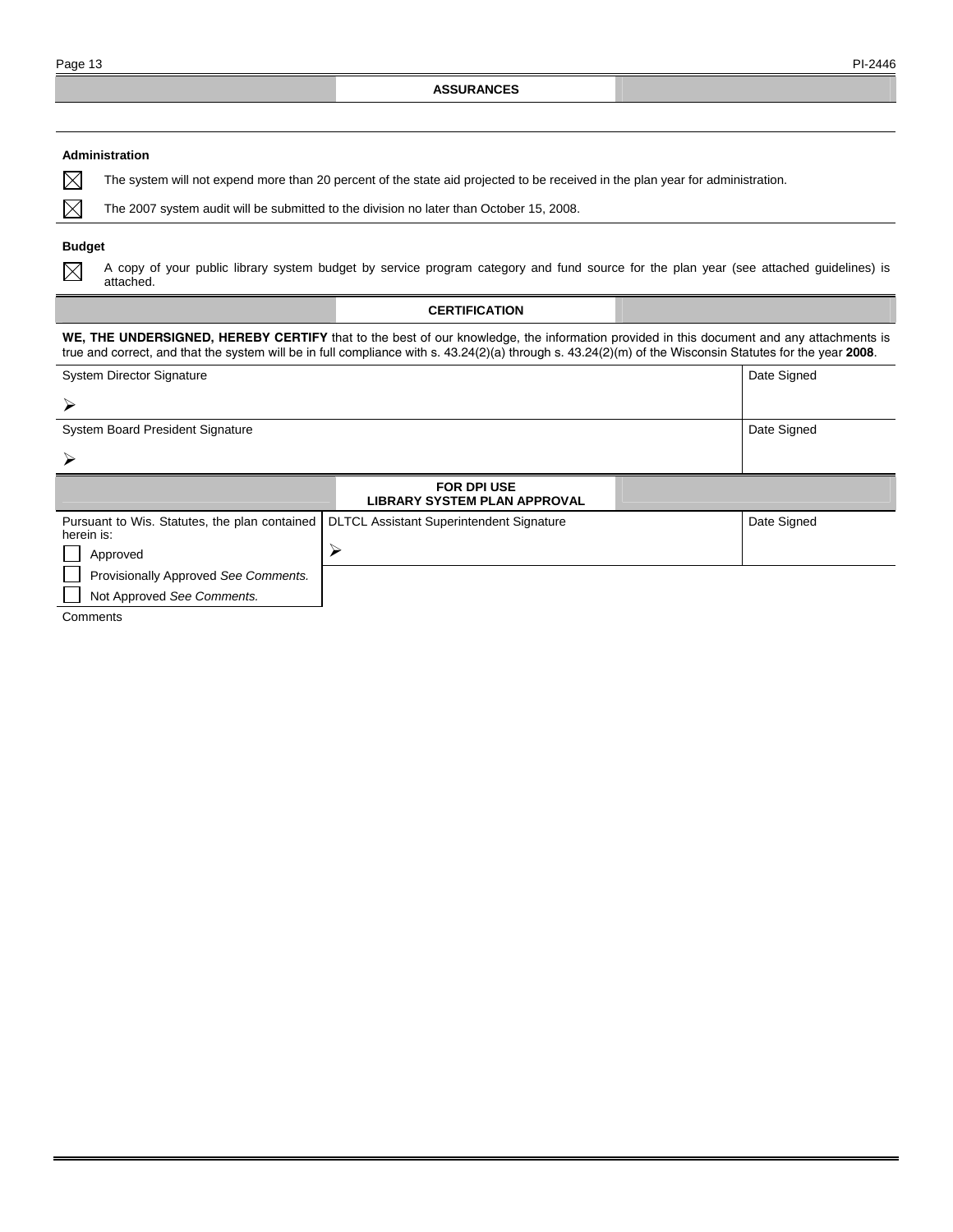Page 14 PI-2446

|                                                                           |                                                    | <b>PUBLIC LIBRARY SYSTEM 2008</b><br><b>ANNUAL PROGRAM BUDGET</b> |                                                                          |                         |              |
|---------------------------------------------------------------------------|----------------------------------------------------|-------------------------------------------------------------------|--------------------------------------------------------------------------|-------------------------|--------------|
| Program                                                                   | 2008<br><b>Public Library</b><br><b>System Aid</b> | <b>System Aid</b><br>Carryover and<br><b>Interest Earned</b>      | <b>Other State and</b><br><b>Federal Library</b><br><b>Program Funds</b> | <b>All Other Income</b> | <b>Total</b> |
| Technology, Reference and Interlibrary Loan*                              |                                                    |                                                                   |                                                                          |                         |              |
| 1. OWLSnet                                                                | \$160,404                                          | \$0                                                               | \$19,100                                                                 | \$774,871               |              |
| 2. OWLS                                                                   | \$178,277                                          | \$0                                                               | \$0                                                                      | \$7,477                 |              |
| 3.                                                                        |                                                    |                                                                   |                                                                          |                         |              |
| 4.                                                                        |                                                    |                                                                   |                                                                          |                         |              |
| <b>Program Total</b>                                                      | \$338,681                                          | \$0                                                               | \$19,100                                                                 | \$782,348               | \$1,140,129  |
| <b>Continuing Education and Consulting Service*</b>                       |                                                    |                                                                   |                                                                          |                         |              |
| 1. CE and Consulting                                                      | \$106,883                                          | \$0                                                               | \$0                                                                      | \$4,000                 |              |
| 2.                                                                        |                                                    |                                                                   |                                                                          |                         |              |
| <b>Program Total</b>                                                      | \$106,883                                          | \$0                                                               | \$0                                                                      | \$4,000                 | \$110,883    |
| <b>Delivery Services</b>                                                  | \$78,796                                           | \$0                                                               | \$0                                                                      | \$47,091                | \$125,887    |
| <b>Library Services to Special Users</b>                                  | \$31,812                                           | \$0                                                               | \$0                                                                      | \$0                     | \$31,812     |
| <b>Library Collection Development</b>                                     |                                                    |                                                                   |                                                                          |                         | \$0          |
| <b>Direct Payment to Members for</b><br><b>Nonresident Access</b>         | \$0                                                | \$0                                                               | \$0                                                                      | \$1,827,101             | \$1,827,101  |
| <b>Direct Nonresident Access</b><br><b>Payments Across System Borders</b> | \$0                                                | \$0                                                               | \$0                                                                      | \$160,692               | \$160,692    |
| <b>Library Services to Youth</b>                                          | \$25,335                                           | \$0                                                               | \$0                                                                      | \$20,000                | \$45,335     |
| <b>Public Information</b>                                                 | \$58,718                                           | \$0                                                               | \$0                                                                      | \$32,000                | \$90,718     |
| Administration                                                            | \$12,809                                           | \$15,000                                                          | \$0                                                                      | \$85,000                | \$112,809    |
| <b>Subtotal</b>                                                           | \$207,470                                          | \$15,000                                                          | \$0                                                                      | \$2,171,884             | \$2,394,354  |
| <b>Other System Programs</b>                                              |                                                    |                                                                   |                                                                          |                         |              |
| 1. Capital Expenditures                                                   | \$0                                                | \$0                                                               | \$0                                                                      | \$5,000                 | \$5,000      |
| 2.                                                                        |                                                    |                                                                   |                                                                          |                         | \$0          |
| <b>Program Total</b>                                                      | \$0                                                | \$0                                                               | \$0                                                                      | \$5,000                 | \$5,000      |
| <b>Grand Totals</b>                                                       | \$653,034                                          | \$15,000                                                          | \$19,100                                                                 | \$2,963,232             | \$3,650,366  |

\* These programs may be divided into subprograms at the discretion of the system. If choosing not to use subprograms, enter amounts on line 1.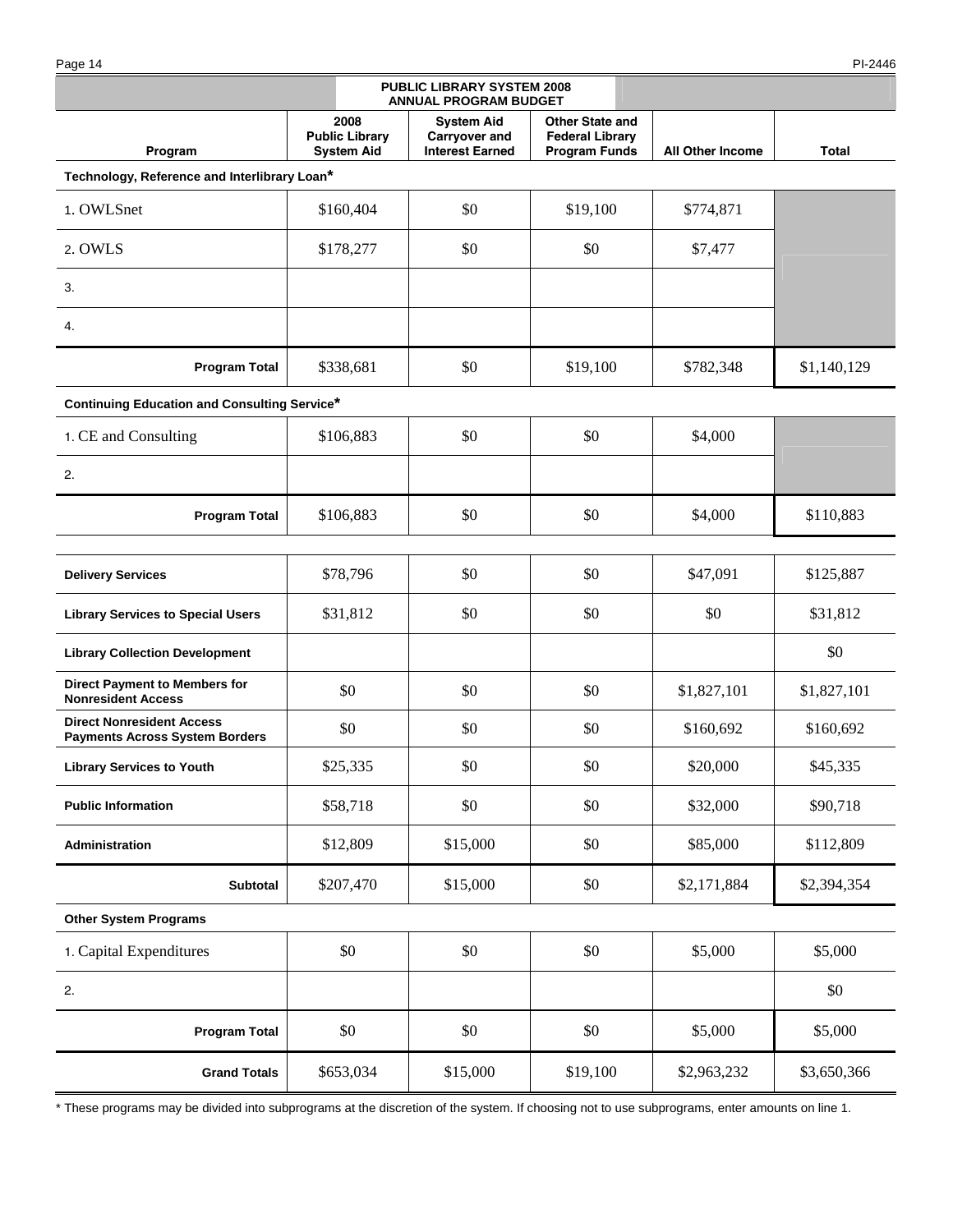Page 15 PI-2446

## **Outagamie Waupaca Library System 2008 Budget**

| Approved September 20, 2007          | 2007 Budget                           | 2008 Budget            |                                  |                 |
|--------------------------------------|---------------------------------------|------------------------|----------------------------------|-----------------|
|                                      | 08/16/07                              | 09/14/07               |                                  | Change % Change |
| Income                               |                                       |                        |                                  |                 |
| State Aid                            | \$628,075.00                          | \$653,034.00           | \$24,959.00                      | 4.0%            |
| <b>Outagamie County</b>              | \$1,123,937.00                        | \$1,152,402.00         | \$28,465.00                      | 2.5%            |
| <b>Waupaca County</b>                | \$703,166.00                          | \$694,699.00           | (\$8,467.00)                     | $-1.2%$         |
| Intersystem Income                   | \$185,763.00                          | \$204,285.00           | \$18,522.00                      | 10.0%           |
| Automation Income                    | \$732,401.00                          | \$745,871.00           | \$13,470.00                      | 1.8%            |
| <b>Federal LSTA Grants</b>           | \$14,500.00                           | \$19,100.00            | \$4,600.00                       | 31.7%           |
| Interest Income                      | \$65,000.00                           | \$65,000.00            | \$0.00                           | 0.0%            |
| Printing Income                      | \$7,000.00                            | \$8,000.00             | \$1,000.00                       | 14.3%           |
| Miscellaneous Income                 | \$3,000.00                            | \$3,000.00             | \$0.00                           | 0.0%            |
| <b>Total Revenue</b>                 | \$3,462,842.00                        | \$3,545,391.00         | \$82,549.00                      | 2.4%            |
| <b>Transfer from Fund Balance</b>    | \$118,531.00                          | \$105,000.00           | (\$13,531.00)                    | $-11.4%$        |
| <b>Total Revenue &amp; Transfers</b> | \$3,581,373.00                        | <br>\$3,650,391.00     | -----------------<br>\$69,018.00 | 1.9%            |
|                                      | =============                         | =============          | =============                    |                 |
| Expenditures                         |                                       |                        |                                  |                 |
| <b>ADMINISTRATION</b>                |                                       |                        |                                  |                 |
| 300-03 Salaries                      | \$44,221.00                           | \$46,756.00            | \$2,535.00                       | 5.7%            |
| 301-03 Payroll Taxes                 | \$3,383.00                            | \$3,577.00             | \$194.00                         | 5.7%            |
| 302-03 Fringe Benefits               | \$26,138.00                           | \$28,176.00            | \$2,038.00                       | 7.8%            |
| 305-03 Facilities                    | \$3,500.00                            | \$3,500.00             | \$0.00                           | 0.0%            |
| 311-08 Telephone                     | \$3,000.00                            | \$3,000.00             | \$0.00                           | 0.0%            |
| 312-03 Supplies                      | \$1,500.00                            | \$1,500.00             | \$0.00                           | 0.0%            |
| 320-03 Equipment                     | \$1,000.00                            | \$1,000.00             | \$0.00                           | 0.0%            |
| 321-03 Equipment Service             | \$1,100.00                            | \$1,100.00             | \$0.00                           | 0.0%            |
| 325-03 Meeting and Travel            | \$2,300.00                            | \$2,300.00             | \$0.00                           | 0.0%            |
| 330-03 Professional Services         | \$14,000.00                           | \$14,000.00            | \$0.00                           | 0.0%            |
| 332-03 Insurance                     | \$4,200.00                            | \$4,200.00             | \$0.00                           | 0.0%            |
| 363-03 Prof. Memberships             | \$2,500.00                            | \$2,500.00             | \$0.00                           | 0.0%            |
| 375-03 Miscellaneous                 | \$1,000.00                            | \$1,200.00             | \$200.00                         | 20.0%           |
|                                      | ---------------------<br>\$107,842.00 | ---------------------- |                                  | 4.6%            |
| TECHNOLOGY-REFERENCE-INTERLOAN       |                                       | \$112,809.00           | \$4,967.00                       |                 |
| <b>OWLS</b>                          |                                       |                        |                                  |                 |
| 300-11 Salaries                      | \$95,238.00                           | \$103,407.00           | \$8,169.00                       | 8.6%            |
| 301-11 Payroll Taxes                 | \$7,286.00                            | \$7,911.00             | \$625.00                         | 8.6%            |
| 302-11 Fringe Benefits               | \$37,623.00                           | \$41,136.00            | \$3,513.00                       | 9.3%            |
| 305-11 Facilities                    | \$3,500.00                            | \$3,500.00             | \$0.00                           | $0.0\%$         |
| 312-11 Supplies                      | \$500.00                              | \$500.00               | \$0.00                           | 0.0%            |
| 320-11 Equipment                     | \$5,000.00                            | \$5,000.00             | \$0.00                           | 0.0%            |
| 325-11 Meeting and Travel            | \$0.00                                | \$1,500.00             | \$1,500.00                       |                 |
| 326-11 Training/Consulting           | \$1,000.00                            | \$1,000.00             | \$0.00                           | 0.0%            |
| 330-11 Software                      | \$2,000.00                            | \$1,500.00             | (\$500.00)                       | $-25.0%$        |
| 342-11 Online Databases              | \$3,715.00                            | \$4,000.00             | \$285.00                         | 7.7%            |
| 345-11 Interlibrary Loan Fees        | \$6,200.00                            | \$0.00                 | (\$6,200.00)                     | $-100.0%$       |
| 373-11 FOCOL Participation           | \$5,000.00                            | \$5,000.00             | \$0.00                           | 0.0%            |
| 374-11 FVLC Participation            | \$1,000.00                            | \$1,000.00             | \$0.00                           | 0.0%            |
| 375-11 Statewide Projects            | \$6,204.00                            | \$6,300.00             | \$96.00                          | 1.5%            |
| 378-11 Lender Compensation           | \$4,000.00                            | \$4,000.00             | \$0.00                           | 0.0%            |
| Subtotal                             | \$178,266.00                          | \$185,754.00           | \$7,488.00                       | 4.2%            |
|                                      |                                       |                        |                                  |                 |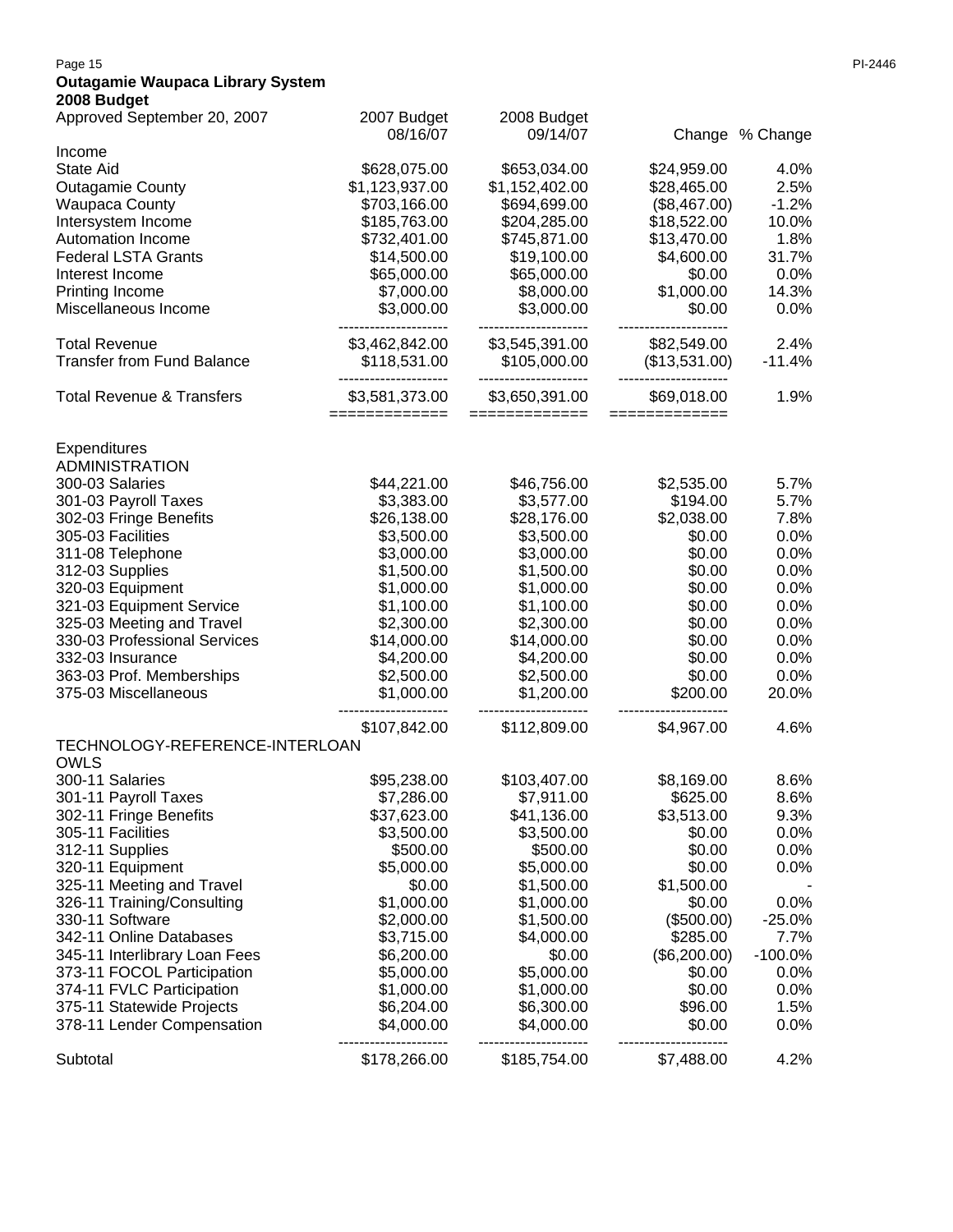|                                                       | 2007 Budget               | 2008 Budget               |                      |                 |
|-------------------------------------------------------|---------------------------|---------------------------|----------------------|-----------------|
| TECHNOLOGY-REFERENCE-ILL                              | 08/16/07                  | 09/14/07                  |                      | Change % Change |
| <b>OWLSnet</b>                                        |                           |                           |                      |                 |
| 300-05 Salaries                                       | \$281,038.00              | \$294,802.00              | \$13,764.00          | 4.9%            |
| 301-05 Payroll Taxes                                  | \$21,499.00               | \$22,552.00               | \$1,053.00           | 4.9%            |
| 302-05 Fringe Benefits                                | \$106,120.00              | \$113,330.00              | \$7,210.00<br>\$0.00 | 6.8%<br>0.0%    |
| 305-05 Facilities<br>311-05 Telephone                 | \$7,000.00<br>\$3,500.00  | \$7,000.00<br>\$3,500.00  | \$0.00               | 0.0%            |
| 312-05 Supplies                                       | \$8,000.00                | \$8,000.00                | \$0.00               | 0.0%            |
| 313-05 Telecommunications                             | \$75,000.00               | \$81,744.00               | \$6,744.00           | 9.0%            |
| 314-05 Borrowers' Card Supplies                       | \$7,500.00                | \$7,500.00                | \$0.00               | 0.0%            |
| 315-05 Printing & Promotion                           | \$13,700.00               | \$13,700.00               | \$0.00               | 0.0%            |
| 320-05 Microcomputer Equipment                        | \$5,000.00                | \$5,000.00                | \$0.00               | 0.0%            |
| 321-05 Microcomputer Repair                           | \$1,000.00                | \$1,000.00                | \$0.00               | 0.0%            |
| 325-05 Meeting and Travel                             | \$10,000.00               | \$10,000.00               | \$0.00               | 0.0%            |
| 326-05 Training/Consulting                            | \$6,500.00                | \$6,500.00                | \$0.00               | 0.0%            |
| 330-05 Software                                       | \$5,000.00                | \$5,000.00                | \$0.00               | 0.0%            |
| 340-05 Resource Library                               | \$18,000.00               | \$18,000.00               | \$0.00               | 0.0%            |
| 342-05 Online Databases                               | \$71,688.00               | \$77,097.00               | \$5,409.00           | 7.5%            |
| 343-05 Internet Access                                | \$22,050.00               | \$30,450.00               | \$8,400.00           | 38.1%           |
| 345-05 OCLC Charges                                   | \$75,000.00               | \$85,000.00               | \$10,000.00          | 13.3%           |
| 349-05 Enhanced Content                               | \$14,000.00               | \$14,700.00               | \$700.00             | 5.0%            |
| 348-05 Authority Control                              | \$8,000.00                | \$6,000.00                | (\$2,000.00)         | $-25.0%$        |
| 350-05 System Development                             | \$25,000.00               | \$15,000.00               | (\$10,000.00)        | $-40.0%$        |
| 352-05 System Hardware                                | \$5,000.00                | \$30,000.00               | \$25,000.00          | 500.0%          |
| 353-05 Network Hardware                               | \$47,000.00               | \$8,500.00                | (\$38,500.00)        | $-81.9%$        |
| 354-05 System Maintenance                             | \$88,000.00               | \$90,000.00               | \$2,000.00           | 2.3%            |
| Subtotal                                              | \$924,595.00              | \$954,375.00              | \$29,780.00          | 3.2%            |
| Total                                                 | \$1,102,861.00            | \$1,140,129.00            | \$37,268.00          | 3.4%            |
| CONTINUING EDUCATION - CONSULTING                     |                           |                           |                      |                 |
| 300-10 Salaries                                       | \$42,209.00               | \$46,025.00               | \$3,816.00           | 9.0%            |
| 301-10 Payroll Taxes                                  | \$3,229.00                | \$3,521.00                | \$292.00             | 9.0%            |
| 302-10 Fringe Benefits                                | \$17,950.00               | \$22,087.00               | \$4,137.00           | 23.0%           |
| 305-10 Facilities                                     | \$7,000.00                | \$7,000.00                | \$0.00               | 0.0%            |
| 324-10 CE Program Expenses                            | \$11,500.00               | \$10,000.00               | (\$1,500.00)         | $-13.0%$        |
| 325-10 Travel                                         | \$4,000.00                | \$4,000.00                | \$0.00               | 0.0%            |
| 326-10 CE Scholarships                                | \$7,000.00                | \$7,000.00                | \$0.00               | $0.0\%$         |
| 327-10 Staff Development                              | \$8,000.00                | \$8,000.00                | \$0.00               | 0.0%            |
| 354-10 Professional Serials                           | \$2,250.00                | \$2,250.00                | \$0.00               | 0.0%            |
| 360-10 Professional Books                             | \$1,000.00                | \$1,000.00                | \$0.00               | 0.0%            |
|                                                       | \$104,138.00              | \$110,883.00              | \$6,745.00           | 6.5%            |
| <b>DELIVERY</b>                                       |                           |                           |                      |                 |
| 300-08 Salaries                                       | \$26,512.00               | \$27,493.00               | \$981.00             | 3.7%            |
| 301-08 Payroll Taxes                                  | \$2,028.00                | \$2,103.00                | \$75.00              | 3.7%            |
| 302-08 Fringe Benefits                                | \$9,942.00                | \$10,548.00               | \$606.00             | 6.1%            |
| 305-08 Facilities                                     | \$7,000.00                | \$7,000.00                | \$0.00<br>\$500.00   | 0.0%<br>25.0%   |
| 310-08 Postage                                        | \$2,000.00                | \$2,500.00                |                      |                 |
| 312-08 Supplies                                       | \$1,500.00<br>\$72,744.00 | \$2,000.00<br>\$73,143.00 | \$500.00<br>\$399.00 | 33.3%<br>0.5%   |
| 363-08 Contractual Services<br>365-08 Equipment Lease | \$1,100.00                | \$1,100.00                | \$0.00               | 0.0%            |
|                                                       | \$122,826.00              | \$125,887.00              | \$3,061.00           | 2.5%            |
|                                                       |                           |                           |                      |                 |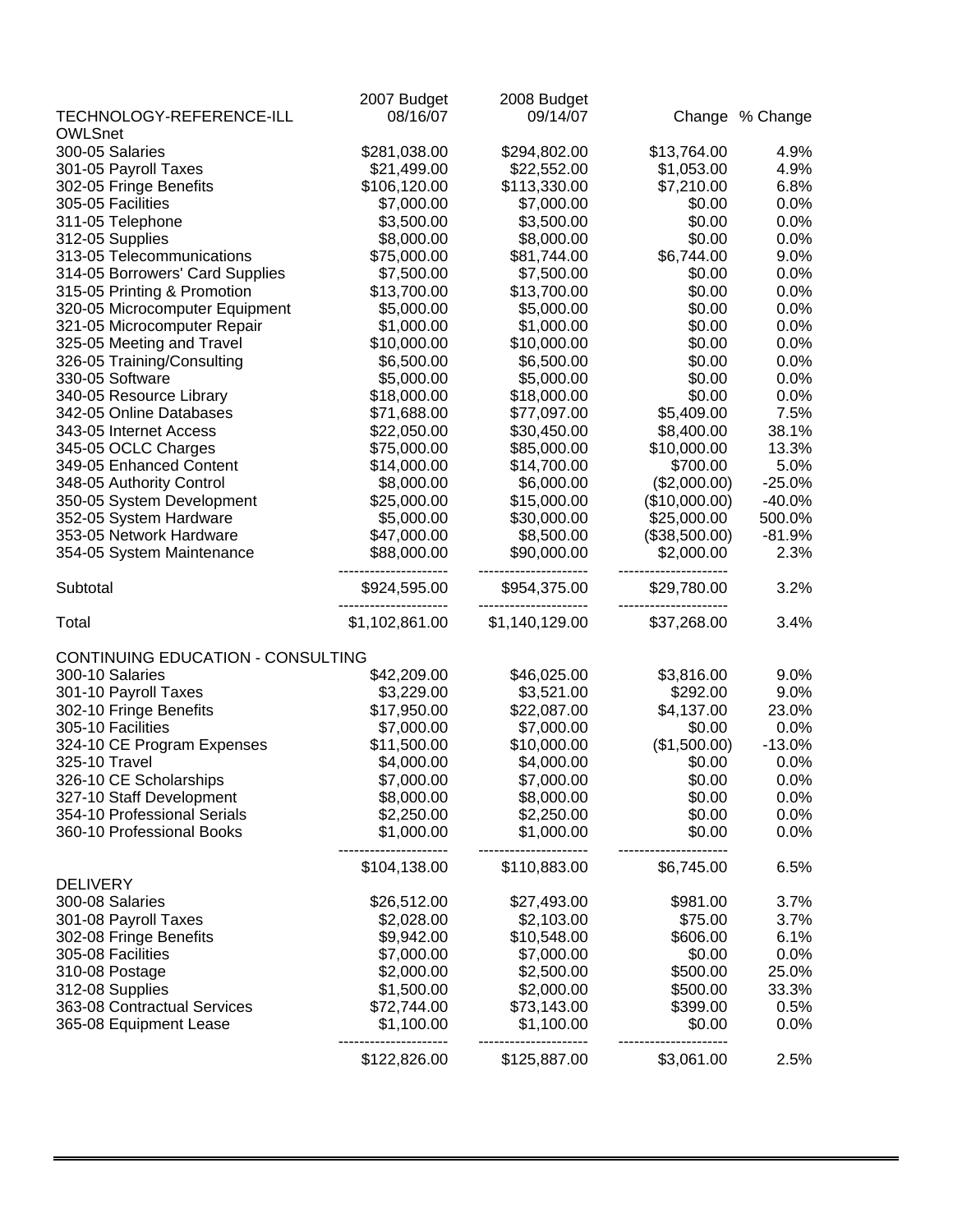|                                                | 2007 Budget            | 2008 Budget             |                       |                 |
|------------------------------------------------|------------------------|-------------------------|-----------------------|-----------------|
|                                                | 08/16/07               | 09/14/07                |                       | Change % Change |
| SPECIAL USER SERVICES                          |                        |                         |                       |                 |
| 300-13 Salaries                                | \$9,185.00             | \$10,473.00<br>\$801.00 | \$1,288.00            | 14.0%<br>13.9%  |
| 301-13 Payroll Taxes<br>302-13 Fringe Benefits | \$703.00<br>\$5,103.00 | \$6,538.00              | \$98.00<br>\$1,435.00 | 28.1%           |
| 338-13 Literacy Support                        | \$6,000.00             | \$6,000.00              | \$0.00                | 0.0%            |
| 339-13 Materials                               | \$10,000.00            | \$8,000.00              | (\$2,000.00)          | $-20.0%$        |
|                                                |                        |                         | ----------            |                 |
|                                                | \$30,991.00            | \$31,812.00             | \$821.00              | 2.6%            |
| PUBLIC INFORMATION - PROMOTION                 |                        |                         |                       |                 |
| 300-15 Salaries                                | \$29,235.00            | \$25,534.00             | (\$3,701.00)          | $-12.7%$        |
| 301-15 Payroll Taxes                           | \$2,236.00             | \$1,953.00              | (\$283.00)            | $-12.7%$        |
| 302-15 Fringe Benefits                         | \$7,812.00             | \$14,231.00             | \$6,419.00            | 82.2%           |
| 305-15 Facilities                              | \$7,000.00             | \$7,000.00              | \$0.00                | 0.0%            |
| 312-15 Supplies                                | \$16,000.00            | \$17,000.00             | \$1,000.00            | 6.3%            |
| 320-15 Equipment                               | \$3,500.00             | \$3,500.00              | \$0.00                | 0.0%            |
| 321-15 Equipment Maintenance                   | \$4,500.00             | \$5,000.00              | \$500.00              | 11.1%           |
| 354-15 Special Promotions                      | \$3,000.00             | \$3,000.00              | \$0.00                | 0.0%            |
| 364-15 Commercial Work                         | \$13,500.00            | \$13,500.00             | \$0.00                | 0.0%            |
|                                                | \$86,783.00            | \$90,718.00             | \$3,935.00            | 4.5%            |
| YOUTH SERVICES                                 |                        |                         |                       |                 |
| 300-06 Salaries                                | \$22,020.00            | \$18,257.00             | (\$3,763.00)          | $-17.1%$        |
| 301-06 Payroll Taxes                           | \$1,685.00             | \$1,397.00              | (\$288.00)            | $-17.1%$        |
| 302-06 Fringe Benefits                         | \$5,464.00             | \$11,981.00             | \$6,517.00            | 119.3%          |
| 312-06 Supplies                                | \$2,500.00             | \$2,500.00              | \$0.00                | 0.0%            |
| 326-06 SLP Program Grants                      | \$8,200.00             | \$8,200.00              | \$0.00                | 0.0%            |
| 327-06 Liaison                                 | \$2,000.00             | \$2,500.00              | \$500.00              |                 |
| 340-07 Big Books Collection                    | \$500.00               | \$500.00                | \$0.00                | 0.0%            |
|                                                | \$42,369.00            | \$45,335.00             | \$2,966.00            | 7.0%            |
| <b>ACCESS PAYMENTS</b>                         |                        |                         |                       |                 |
| <b>County Service</b>                          |                        |                         |                       |                 |
| 400-22 Appleton                                | \$649,915.00           | \$675,904.00            | \$25,989.00           | 4.0%            |
| 405-22 Black Creek                             | \$50,227.00            | \$55,410.00             | \$5,183.00            | 10.3%           |
| 410-22 Clintonville                            | \$109,100.00           | \$108,889.00            | (\$211.00)            | $-0.2%$         |
| 415-22 Fremont                                 | \$17,230.00            | \$16,466.00             | (\$764.00)            | $-4.4%$         |
| 420-22 Hortonville                             | \$50,034.00            | \$49,265.00             | (\$769.00)            | $-1.5%$         |
| 425-22 lola                                    | \$62,032.00            | \$58,728.00             | (\$3,304.00)          | $-5.3%$         |
| 430-22 Kaukauna                                | \$80,176.00            | \$81,718.00             | \$1,542.00            | 1.9%            |
| 435-22 Kimberly-Little Chute                   | \$127,449.00           | \$123,591.00            | (\$3,858.00)          | $-3.0%$         |
| 440-22 Manawa                                  | \$57,169.00            | \$58,690.00             | \$1,521.00            | 2.7%            |
| 445-22 Marion                                  | \$21,651.00            | \$24,425.00             | \$2,774.00            | 12.8%           |
| 450-22 New London                              | \$123,740.00           | \$128,100.00            | \$4,360.00            | 3.5%            |
| 455-22 Scandinavia                             | \$8,503.00             | \$11,063.00             | \$2,560.00            | 30.1%           |
| 460-22 Seymour                                 | \$55,470.00            | \$55,682.00             | \$212.00              | 0.4%            |
| 465-22 Shiocton                                | \$21,109.00            | \$20,339.00             | (\$770.00)            | $-3.6%$         |
| 470-22 Waupaca                                 | \$312,024.00           | \$305,920.00            | (\$6,104.00)          | $-2.0%$         |
| 475-22 Weyauwega                               | \$36,081.00            | \$32,308.00             | (\$3,773.00)          | $-10.5%$        |
| 480-22 Oneida                                  | \$25,193.00            | \$20,603.00             | (\$4,590.00)          | $-18.2%$        |
| Subtotal                                       | \$1,807,103.00         | \$1,827,101.00          | \$19,998.00           | 1.1%            |